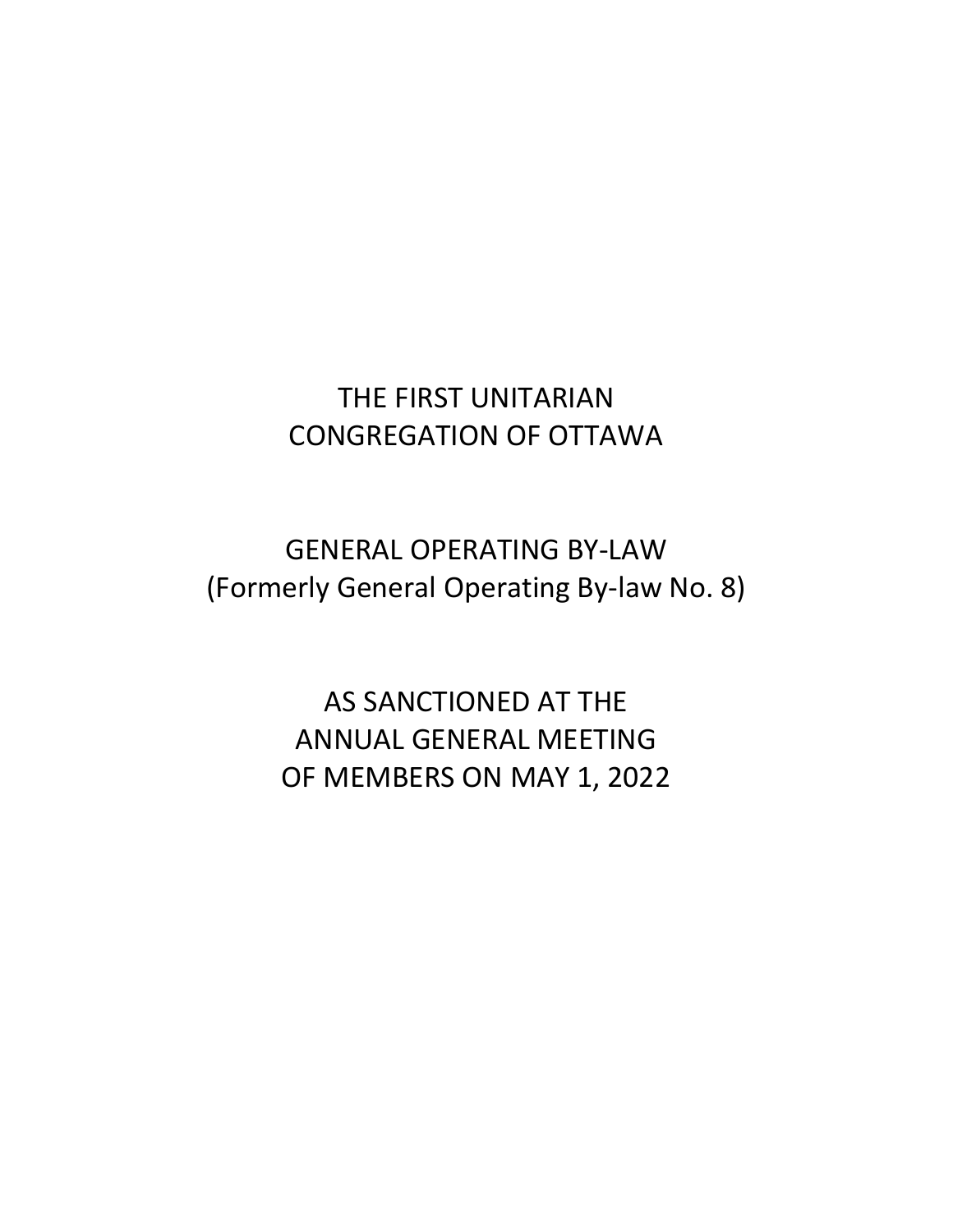General Operating By-law (formerly General Operating By-law No. 8), a by-law relating generally to the conduct of the affairs of THE FIRST UNITARIAN CONGREGATION OF OTTAWA (the "Congregation")

|      | <b>TABLE OF CONTENTS</b> |  |
|------|--------------------------|--|
|      |                          |  |
| 1.01 |                          |  |
| 1.02 |                          |  |
|      |                          |  |
| 2.01 |                          |  |
| 2.02 |                          |  |
| 2.03 |                          |  |
| 2.04 |                          |  |
|      |                          |  |
| 3.01 |                          |  |
| 3.02 |                          |  |
| 3.03 |                          |  |
| 3.04 |                          |  |
| 3.05 |                          |  |
| 3.06 |                          |  |
| 3.07 |                          |  |
| 3.08 |                          |  |
| 3.09 |                          |  |
| 3.10 |                          |  |
| 3.11 |                          |  |
| 3.12 |                          |  |
| 3.13 |                          |  |
| 3.14 |                          |  |
| 3.15 |                          |  |
| 3.16 |                          |  |
| 3.17 |                          |  |
|      |                          |  |
| 4.01 |                          |  |
| 4.02 |                          |  |
| 4.03 |                          |  |
| 4.04 |                          |  |
| 4.05 |                          |  |
| 4.06 |                          |  |
| 4.07 |                          |  |
| 4.08 |                          |  |
| 4.09 | Filling Vacancies        |  |
| 4.10 |                          |  |
|      |                          |  |
| 5.01 |                          |  |
| 5.02 |                          |  |
| 5.03 |                          |  |
| 5.04 |                          |  |
| 5.05 |                          |  |
| 5.06 |                          |  |
| 5.07 |                          |  |
| 5.08 |                          |  |
| 5.09 |                          |  |
| 5.10 |                          |  |
| 5.11 |                          |  |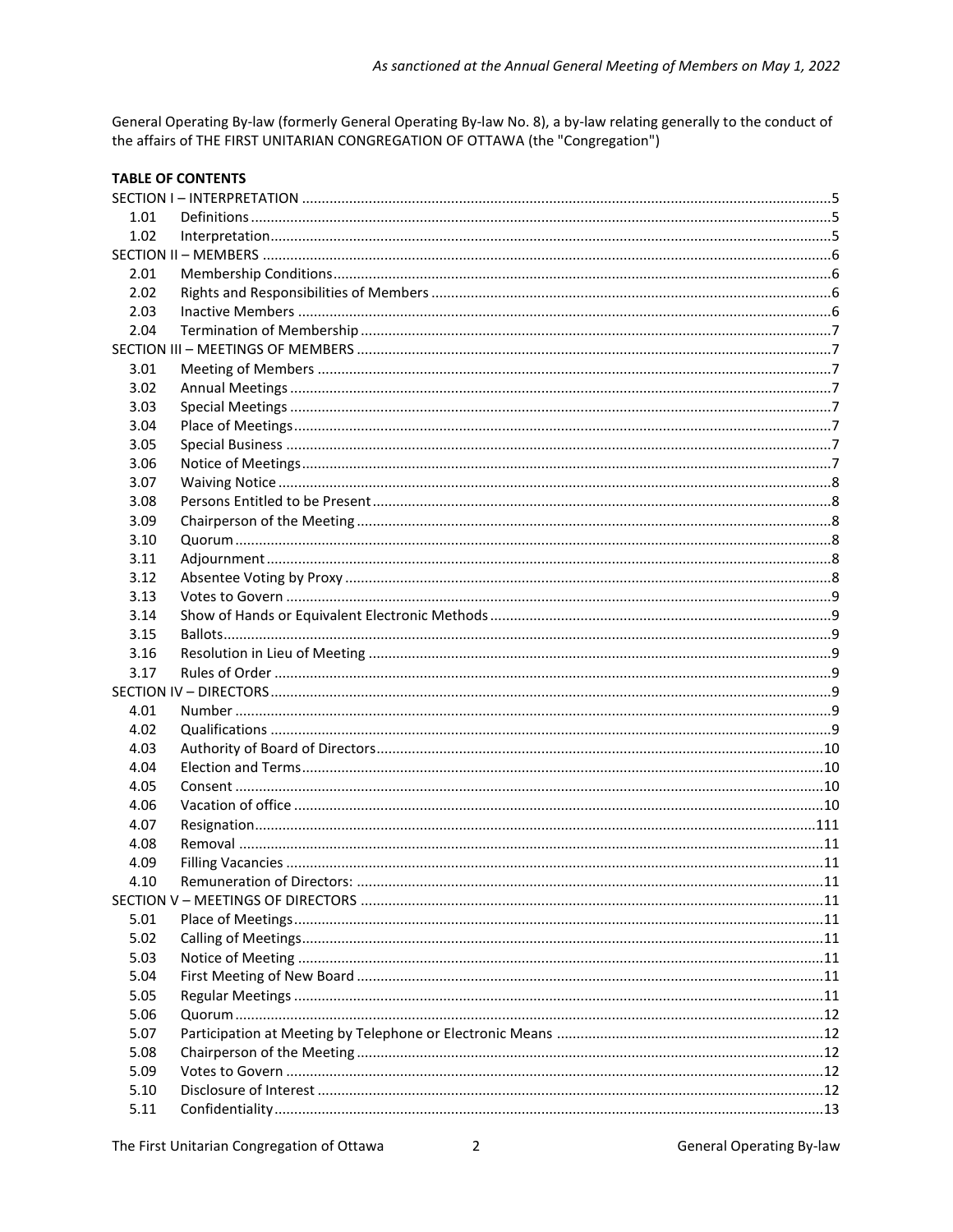| 5.13<br>6.01<br>6.02<br>7.01<br>7.02<br>7.03<br>7.04<br>8.01<br>8.02<br>8.03<br>8.04<br>8.05<br>8.06<br>8.07<br>9.01<br>9.02<br>9.03<br>9.04<br>10.01<br>10.02<br>10.03<br>10.04<br>10.05<br>10.06<br>10.07<br>11.01<br>11.02<br>11.03<br>11.04<br>12.01<br>12.02<br>12.03<br>12.04<br>13.01<br>13.02<br>14.01<br>14.02<br>14.03<br>14.04<br>15.01 | 5.12 |  |  |  |
|----------------------------------------------------------------------------------------------------------------------------------------------------------------------------------------------------------------------------------------------------------------------------------------------------------------------------------------------------|------|--|--|--|
|                                                                                                                                                                                                                                                                                                                                                    |      |  |  |  |
|                                                                                                                                                                                                                                                                                                                                                    |      |  |  |  |
|                                                                                                                                                                                                                                                                                                                                                    |      |  |  |  |
|                                                                                                                                                                                                                                                                                                                                                    |      |  |  |  |
|                                                                                                                                                                                                                                                                                                                                                    |      |  |  |  |
|                                                                                                                                                                                                                                                                                                                                                    |      |  |  |  |
|                                                                                                                                                                                                                                                                                                                                                    |      |  |  |  |
|                                                                                                                                                                                                                                                                                                                                                    |      |  |  |  |
|                                                                                                                                                                                                                                                                                                                                                    |      |  |  |  |
|                                                                                                                                                                                                                                                                                                                                                    |      |  |  |  |
|                                                                                                                                                                                                                                                                                                                                                    |      |  |  |  |
|                                                                                                                                                                                                                                                                                                                                                    |      |  |  |  |
|                                                                                                                                                                                                                                                                                                                                                    |      |  |  |  |
|                                                                                                                                                                                                                                                                                                                                                    |      |  |  |  |
|                                                                                                                                                                                                                                                                                                                                                    |      |  |  |  |
|                                                                                                                                                                                                                                                                                                                                                    |      |  |  |  |
|                                                                                                                                                                                                                                                                                                                                                    |      |  |  |  |
|                                                                                                                                                                                                                                                                                                                                                    |      |  |  |  |
|                                                                                                                                                                                                                                                                                                                                                    |      |  |  |  |
|                                                                                                                                                                                                                                                                                                                                                    |      |  |  |  |
|                                                                                                                                                                                                                                                                                                                                                    |      |  |  |  |
|                                                                                                                                                                                                                                                                                                                                                    |      |  |  |  |
|                                                                                                                                                                                                                                                                                                                                                    |      |  |  |  |
|                                                                                                                                                                                                                                                                                                                                                    |      |  |  |  |
|                                                                                                                                                                                                                                                                                                                                                    |      |  |  |  |
|                                                                                                                                                                                                                                                                                                                                                    |      |  |  |  |
|                                                                                                                                                                                                                                                                                                                                                    |      |  |  |  |
|                                                                                                                                                                                                                                                                                                                                                    |      |  |  |  |
|                                                                                                                                                                                                                                                                                                                                                    |      |  |  |  |
|                                                                                                                                                                                                                                                                                                                                                    |      |  |  |  |
|                                                                                                                                                                                                                                                                                                                                                    |      |  |  |  |
|                                                                                                                                                                                                                                                                                                                                                    |      |  |  |  |
|                                                                                                                                                                                                                                                                                                                                                    |      |  |  |  |
|                                                                                                                                                                                                                                                                                                                                                    |      |  |  |  |
|                                                                                                                                                                                                                                                                                                                                                    |      |  |  |  |
|                                                                                                                                                                                                                                                                                                                                                    |      |  |  |  |
|                                                                                                                                                                                                                                                                                                                                                    |      |  |  |  |
|                                                                                                                                                                                                                                                                                                                                                    |      |  |  |  |
|                                                                                                                                                                                                                                                                                                                                                    |      |  |  |  |
|                                                                                                                                                                                                                                                                                                                                                    |      |  |  |  |
|                                                                                                                                                                                                                                                                                                                                                    |      |  |  |  |
|                                                                                                                                                                                                                                                                                                                                                    |      |  |  |  |
|                                                                                                                                                                                                                                                                                                                                                    |      |  |  |  |
|                                                                                                                                                                                                                                                                                                                                                    |      |  |  |  |
|                                                                                                                                                                                                                                                                                                                                                    |      |  |  |  |
|                                                                                                                                                                                                                                                                                                                                                    |      |  |  |  |
|                                                                                                                                                                                                                                                                                                                                                    |      |  |  |  |
|                                                                                                                                                                                                                                                                                                                                                    |      |  |  |  |
|                                                                                                                                                                                                                                                                                                                                                    |      |  |  |  |
|                                                                                                                                                                                                                                                                                                                                                    |      |  |  |  |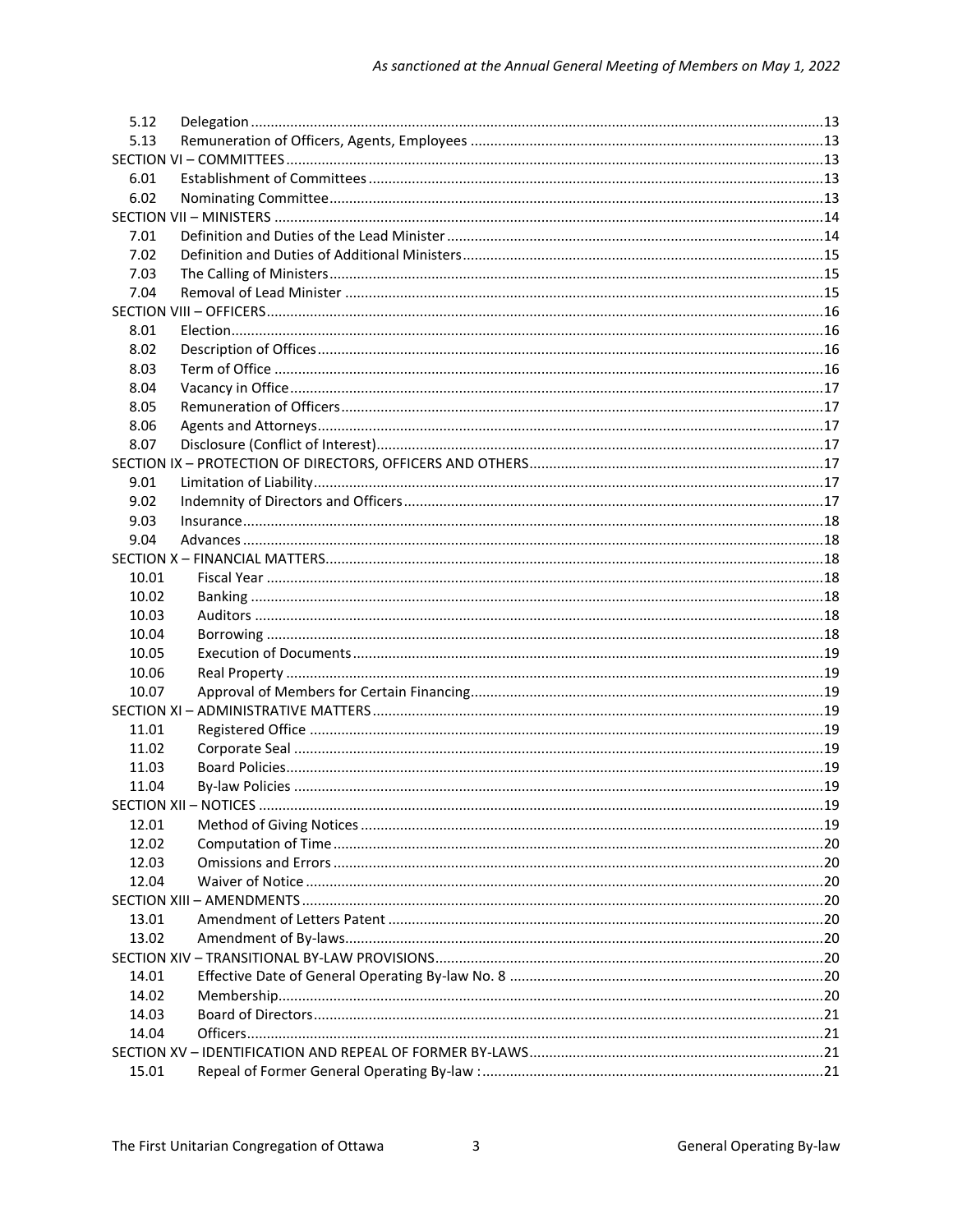**GENERAL OPERATING BY-LAW** (formerly General Operating By-law No. 8) – A By-law relating generally to the conduct of the affairs of THE FIRST UNITARIAN CONGREGATION OF OTTAWA (the "Congregation")

**WHEREAS** the Congregation was incorporated by Letters Patent granted by the Ontario Government under the *Corporations Act* (Ontario) on the 7th day of December, 1972, under the name THE FIRST UNITARIAN CONGREGATION OF OTTAWA;

**AND WHEREAS** General Operating By-law No. 1 was enacted on the 1st day of April 1973 and amended over the years in 1985, 1992, 1994, 1998, 2000, 2001, and 2003;

**AND WHEREAS** By-law No. 2, relating to borrowing, was enacted on April 1, 1971 and amended on May 30, 1976;

**AND WHEREAS** By-law No. 3, relating to denominational affiliation of the Congregation, was enacted on April 1, 1973;

**AND WHEREAS** By-law No. 5, relating to committees of the Board, was enacted on April 1, 1973 and amended in 1998 and 2003;

**AND WHEREAS** By-law No. 6, relating to borrowing, was enacted on April 1, 1973 and amended in 1998;

**AND WHEREAS** By-law No. 7, relating to chaplains of the congregation, was enacted on May 3, 1976 and amended in 1998;

**AND WHEREAS** General Operating By-law No. 8, replacing General Operating By-law No. 1 and By-laws No. 2, 3, 5, 6 and 7, was enacted on April 12, 2012 and amended in 2020;

**AND WHEREAS** it was determined necessary, by vote of members at the May 1, 2022 Annual General Meeting of Members, to rename General Operating By-Law No. 8 to **General Operating By-law** and amend the document accordingly, to amend section 1.01(a) to reflect coming into force of the *Not-for-Profit Corporations Act, 2010 (ONCA)*; to amend section 1.01(f) and 2.01(b) to include the Relational Covenant, to amend sections 1.02(c), 2.03(d), 2.04(d), 3.12(b), 4.02(a), 4.04(c)(d), 4.06, 4.08, 5.10(a)(d)(e), 6.02(f)(g), 7.01, 7.01(f), 7.02, 7.02(a)(f), 7.04(a)(c), and 9.02(a)(b) to use gender neutral pronouns, to amend sections 2.03(b), 2.04(d) and 6.02(c)(m) to harmonize notification procedures with section 3.06, to amend section 4.04 to allow for terms for elected directors of one (1) or two (2) years, and to amend the Principles section immediately below to add an 8th Principle as approved by the delegates of the member congregations of the CUC at a special meeting on November 27, 2021;

**AND WHEREAS** the Congregation affirms the Unitarian Universalist Principles and Sources:

**Principles –** We, as a member congregation of the Canadian Unitarian Council, covenant to affirm and promote:

- The inherent worth and dignity of every person;
- Justice, equity and compassion in human relations;
- Acceptance of one another and encouragement to spiritual growth;
- A free and responsible search for truth and meaning;
- The right of conscience and the use of the democratic process within the Congregation and in society at large;
- The goal of world community with peace, liberty, and justice for all;
- Respect for the interdependent web of all existence of which we are a part;
- Individual and communal action that accountably dismantles racism and systemic barriers to full inclusion in ourselves and our institution

**Sources –** The living tradition which we share draws from many sources:

- Direct experience of that transcending mystery and wonder, affirmed in all cultures, which moves us to a renewal of the spirit and an openness to the forces which create and uphold life;
- Words and deeds of prophetic women and men which challenge us to confront powers and structures of evil with justice, compassion, and the transforming power of love;
- Wisdom from the world's religions which inspires us in our ethical and spiritual life;
- Jewish and Christian teachings which call us to respond to God's love by loving our neighbours as ourselves;
- Humanist teachings which counsel us to heed the guidance of reason and the results of science, and warn us against idolatries of the mind and spirit;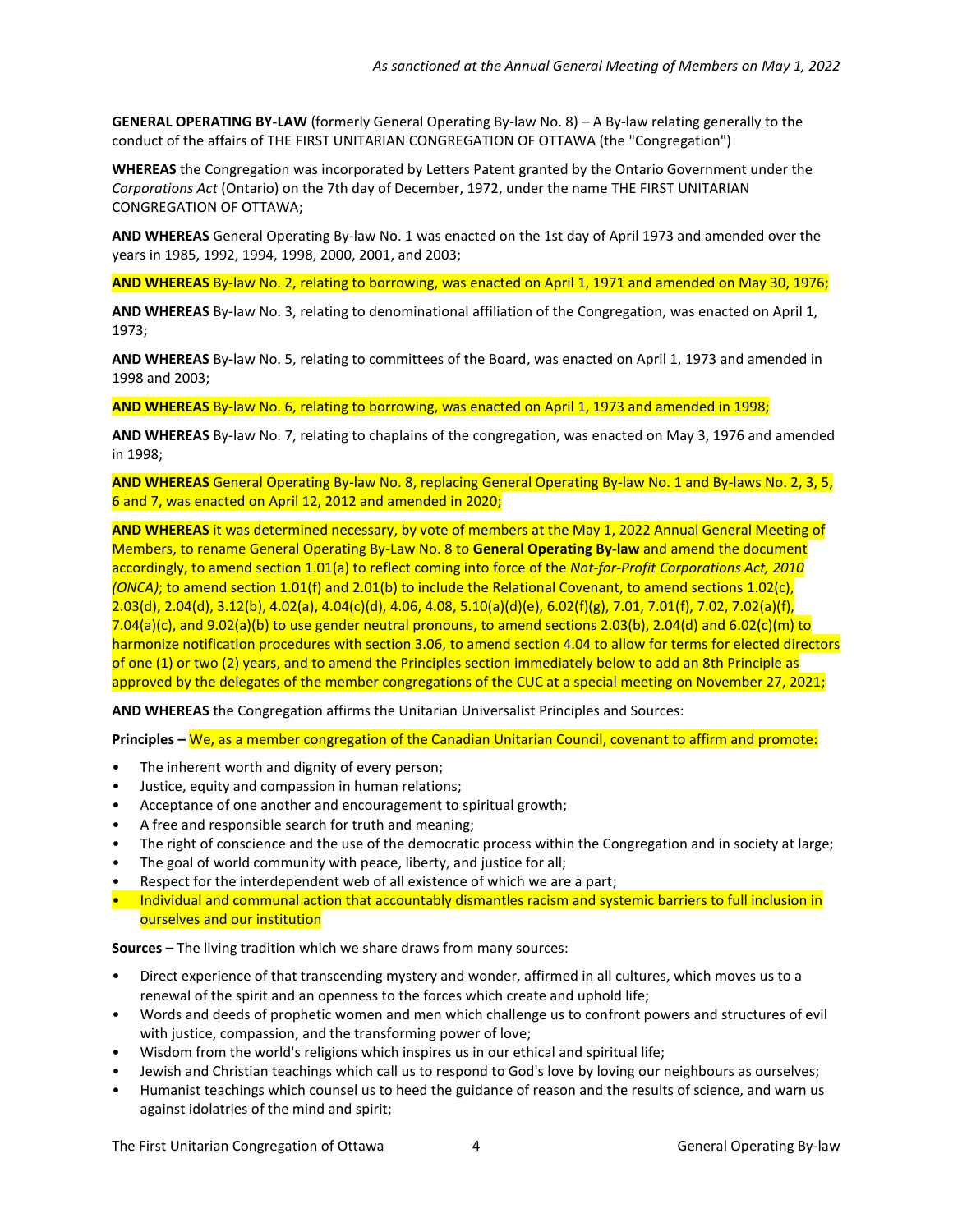• Spiritual teachings of Earth-centred traditions which celebrate the sacred circle of life and instruct us to live in harmony with the rhythms of nature.

Grateful for the religious pluralism which enriches and ennobles our faith, we are inspired to deepen our understanding and expand our vision. As free congregations we enter into this covenant, promising to one another our mutual trust and support;

**AND WHEREAS** the Congregation is a member of the Canadian Unitarian Council and the Unitarian Universalist Association;

**NOW THEREFORE BE IT ENACTED** that the following By-law be enacted as the General Operating By-law of The First Unitarian Congregation of Ottawa as follows:

#### <span id="page-4-0"></span>**SECTION I – INTERPRETATION**

#### <span id="page-4-1"></span>**1.01 Definitions**

In this By-law and all other By-laws and resolutions of the Congregation, unless the context otherwise requires:

- a) "Act" means the *Not-for-Profit Corporations Act, 2010 (ONCA)*, including any regulations made pursuant thereto, and any statute or regulations substituted therefor, as amended from time to time.
- b) "Board" means the Board of Directors of the Congregation.
- c) "By-laws" means this by-law and all other by-laws of the Congregation as amended and which are, from time to time, in force and effect.
- d) "Congregation" means the legal entity incorporated as a corporation without share capital under the Act by Letters Patent dated the 7th day of December, 1972, and named "First Unitarian Congregation of Ottawa".
- e) "Director" means a member of the Board.
- f) "Governing Documents of the Congregation" means the Letters Patent (including the objects of the Congregation), all By-laws, and all policies adopted by the Congregation from time to time, and the Congregational and Relational Covenants.
- g) "Inactive Member" means Members of the Congregation referred to in Section 2.03.
- h) "Letters Patent" means the letters patent of the Congregation as amended from time to time including any letters patent of continuance in the event of subsequent substitution of the Act.
- i) "Member" means a member of the Congregation.
- j) "Members" or "Membership" means the collective membership of the Congregation.
- k) "Officer" means an officer of the Congregation.
- l) "Lead Minister" means a minister who has been called and installed as a lead minister for the Congregation, and shall include Co-Lead Ministers if more than one minister is called and installed as a lead minister for the Congregation.

#### <span id="page-4-2"></span>**1.02 Interpretation**

In the interpretation of this By-law, unless the context otherwise requires, the following rules shall apply:

- a) except where specifically defined herein, all terms contained herein and which are defined in the Act shall have the meanings given to such terms in the Act;
- b) words importing the singular number only shall include the plural and *vice versa*;
- c) the word "person" shall include an individual, sole proprietorship, partnership, unincorporated association, unincorporated syndicate, unincorporated organization, trust, body corporate, and a natural person in their capacity as trustee, executor, administrator, or other legal representative;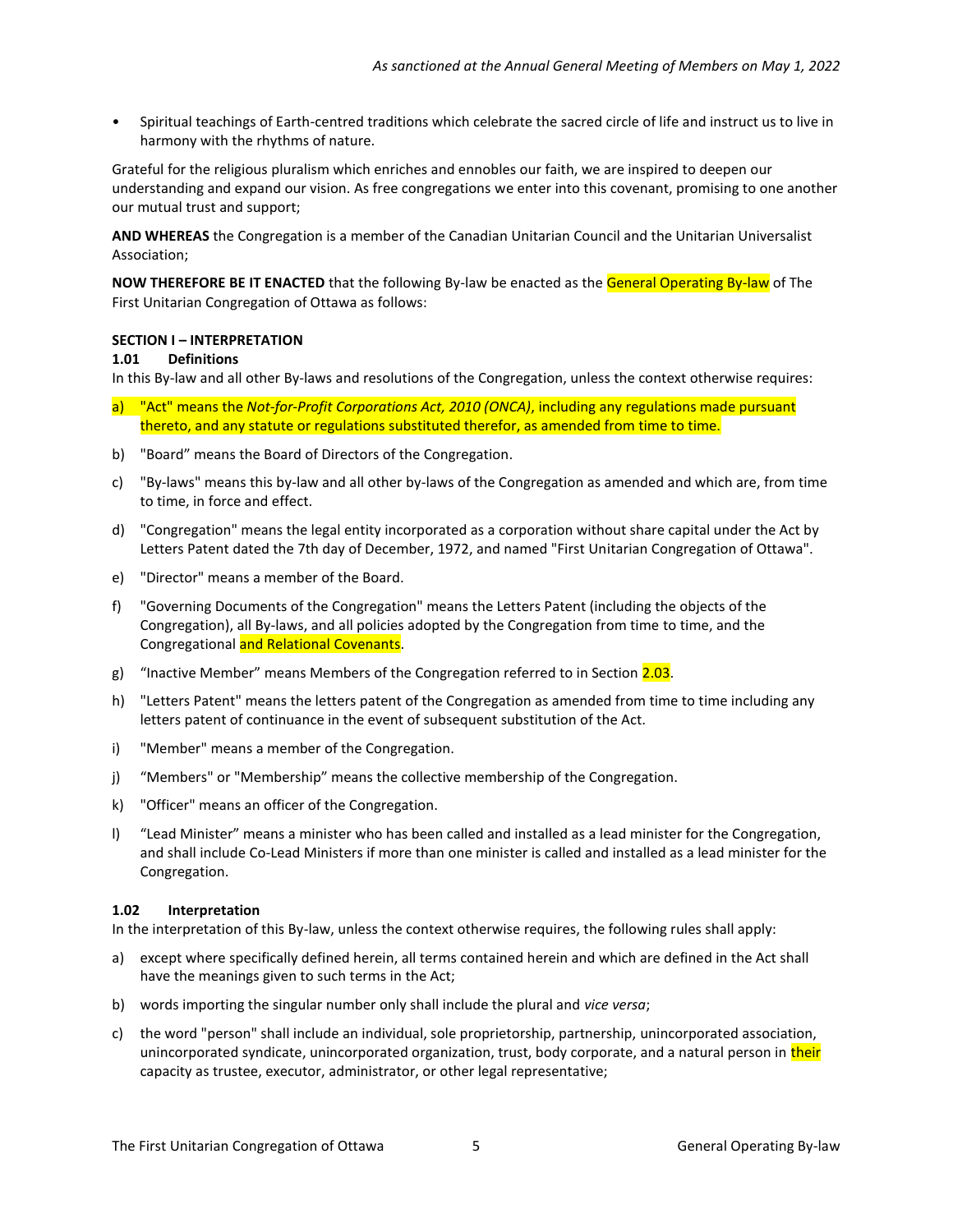- d) the headings used in the By-laws are inserted for reference purposes only and are not to be considered or taken into account in construing the terms or provisions thereof or to be deemed in any way to clarify, modify or explain the effect of any such terms or provisions;
- e) if any of the provisions contained in the By-laws are inconsistent with those contained in the Letters Patent or the Act, the provisions contained in the Letters Patent or the Act, as the case may be, shall prevail; and
- f) this General Operating By-law and any other By-laws of the Congregation shall be strictly interpreted at all times in accordance with, and subject to the, objects as set out in the Congregation's Letters Patent or supplementary letters patent.

#### <span id="page-5-0"></span>**SECTION II – MEMBERS**

#### <span id="page-5-1"></span>**2.01 Membership Conditions**

There shall be one (1) class of Members in the Congregation, consisting only of those persons who:

- a) are committed to furthering the objects of the Congregation;
- b) agree to abide by the Congregational and Relational Covenants and the By-laws and policies of the Congregation;
- c) have attained the age of eighteen (18) years; and
- d) have applied for and been accepted into Membership in the Congregation by resolution of the Board or in such other manner as may be determined by the Board.

#### <span id="page-5-2"></span>**2.02 Rights and Responsibilities of Members**

Congregation Membership is not transferable. Membership shall carry the following rights and responsibilities:

- a) the responsibility to participate in Congregation activities and ministries as personal circumstances permit;
- b) the responsibility to financially support the work of the Congregation as personal circumstances permit;
- c) the right to attend, speak and participate at all meetings of Members;
- d) the right to a single vote either in person or by proxy at all meetings of Members;
- e) the right to serve on the Board of Directors and chair other committees of the Congregation if elected or appointed; and
- f) the right to be eligible for election or appointment as the Congregation's delegate at meetings of the Canadian Unitarian Council and the Unitarian Universalist Association.

#### <span id="page-5-3"></span>**2.03 Inactive Members**

- a) A Member may request to be placed on the inactive roll.
- b) In the event that a Member is habitually absent from the Congregation or has not made a recorded financial contribution for a period of eighteen consecutive months without a reasonable explanation, that Member shall become an Inactive Member of the Congregation if the Board, in its sole discretion, places that person's Membership in the Congregation on the inactive roll, after having provided sixty (60) days written notice by mail, electronic means such as e-mail or facsimile, courier or personal delivery to such person of its intention to place that person's Membership on the inactive roll sixty (60) days thereafter.
- c) Inactive Members shall not have the right to vote at meetings of Members.
- d) An Inactive Member may request that their Membership in the Congregation be reinstated onto the active roll of Members, in which event the Board in its sole discretion shall determine whether such request will be granted.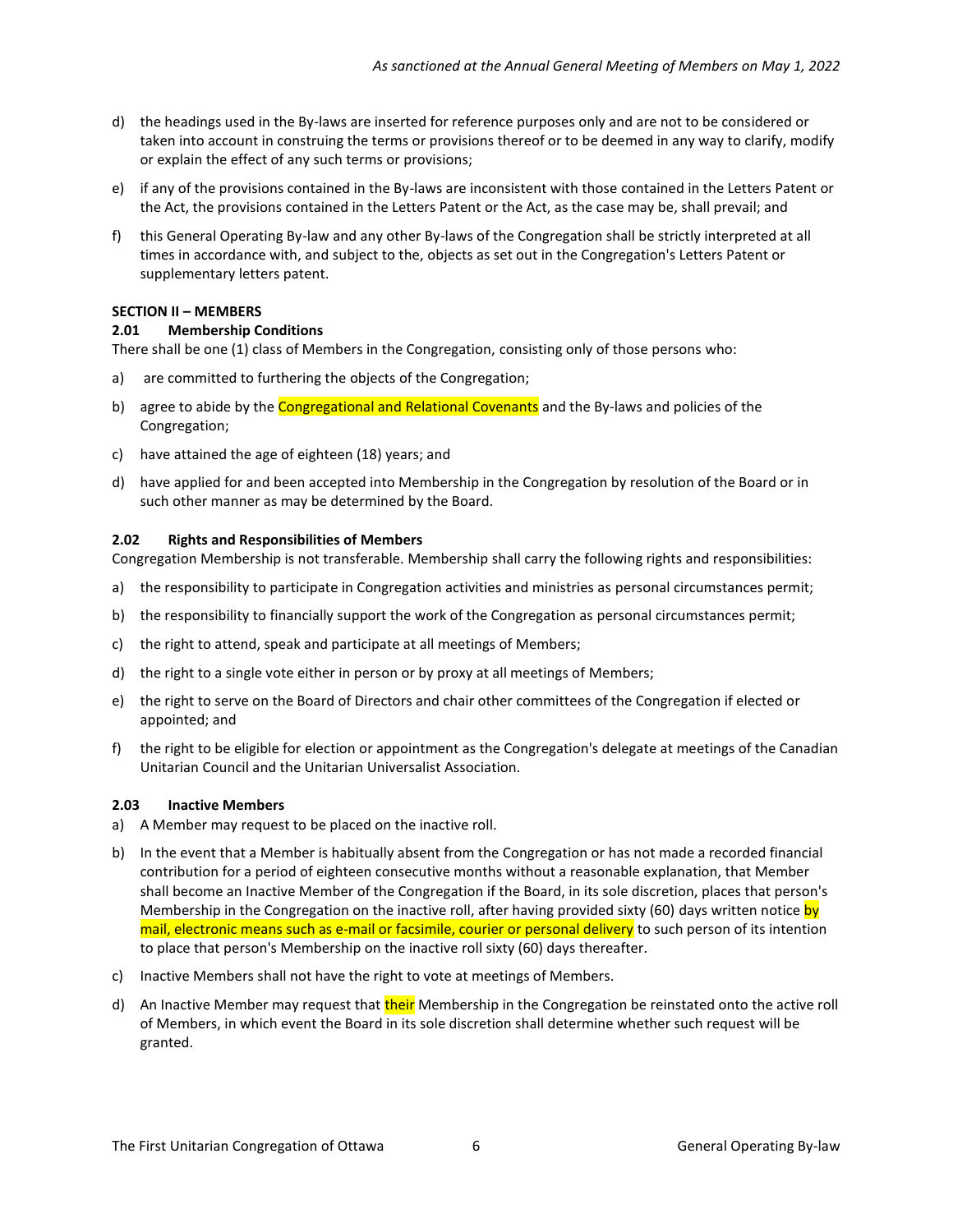# <span id="page-6-0"></span>**2.04 Termination of Membership**

- a) Subject to the Act, the interest of a Member in the Congregation is non-transferable and lapses and ceases to exist upon the earlier of the Member's resignation, death or removal in accordance with this By-law or in the event of the dissolution of the Congregation.
- b) Any Member may resign as a Member by delivering a written resignation to the President of the Board of the Congregation. A resignation shall be effective from the date specified in the resignation.
- c) A Member may be removed as a Member of the Congregation by resolution of the Board if the Member fails to maintain all of the qualifications of Membership set out in Section 2.01.
- d) In the event that an Inactive Member has been on the inactive roll for a period of one (1) year, then that person's Membership may be terminated by a resolution of the Board, in which event the Secretary shall thereafter send written notice by mail, electronic means such as e-mail or facsimile, courier or personal delivery to such Inactive Member at their last known address to advise such person of the termination of their Membership.
- e) Where a person is no longer a Member, then such person shall be deemed to have also automatically resigned as a Director, an Officer (if it is a requirement to be a Director to hold that particular Officer position) and/or a committee member, as applicable, provided that the Board may in its discretion subsequently re-appoint such individual as a committee member if the Board deems it appropriate in the circumstances.

# <span id="page-6-1"></span>**SECTION III – MEETINGS OF MEMBERS**

# <span id="page-6-2"></span>**3.01 Meeting of Members**

A "meeting of Members" or "Members' meetings" shall include an annual meeting of Members and a special meeting of Members.

### <span id="page-6-3"></span>**3.02 Annual Meetings**

Subject to the By-laws, the Board shall call, at such date and time as it determines, an annual meeting of Members for the purpose of considering the financial statements and reports of the Congregation pursuant to the Act, electing Directors, electing Officers, electing the nominating committee, appointing the auditor and transacting such other business as may properly be brought before the meeting, provided that the annual meeting of Members shall be held within fifteen (15) months from the holding of the last annual meeting of Members.

### <span id="page-6-4"></span>**3.03 Special Meetings**

The Board may at any time call a special meeting of Members for the transaction of any business that may properly be brought before the Members. The Board shall call a special general meeting of Members on written requisition of Members carrying not less than 10% of the Members of the Congregation entitled to vote.

### <span id="page-6-5"></span>**3.04 Place of Meetings**

Meetings of Members may be held at the building where the religious services are held, or at any other place in Ontario within 50 km of the building as the Board may determine. The Board may also determine that a meeting of Members be held entirely by electronic means that permit all participants to communicate adequately with each other during the Meeting. A person so participating in a meeting of Members is deemed to be present at the Meeting.

### <span id="page-6-6"></span>**3.05 Special Business**

All business transacted at a special meeting or an annual meeting of Members, except consideration of the minutes of an earlier meeting, the financial statements and the auditor's report, election of Directors and reappointment of the incumbent auditor, constitutes special business.

### <span id="page-6-7"></span>**3.06 Notice of Meetings**

Notice of the time and place of a meeting of Members shall be provided in the manner provided in Section 12.01 of this By-law as follows: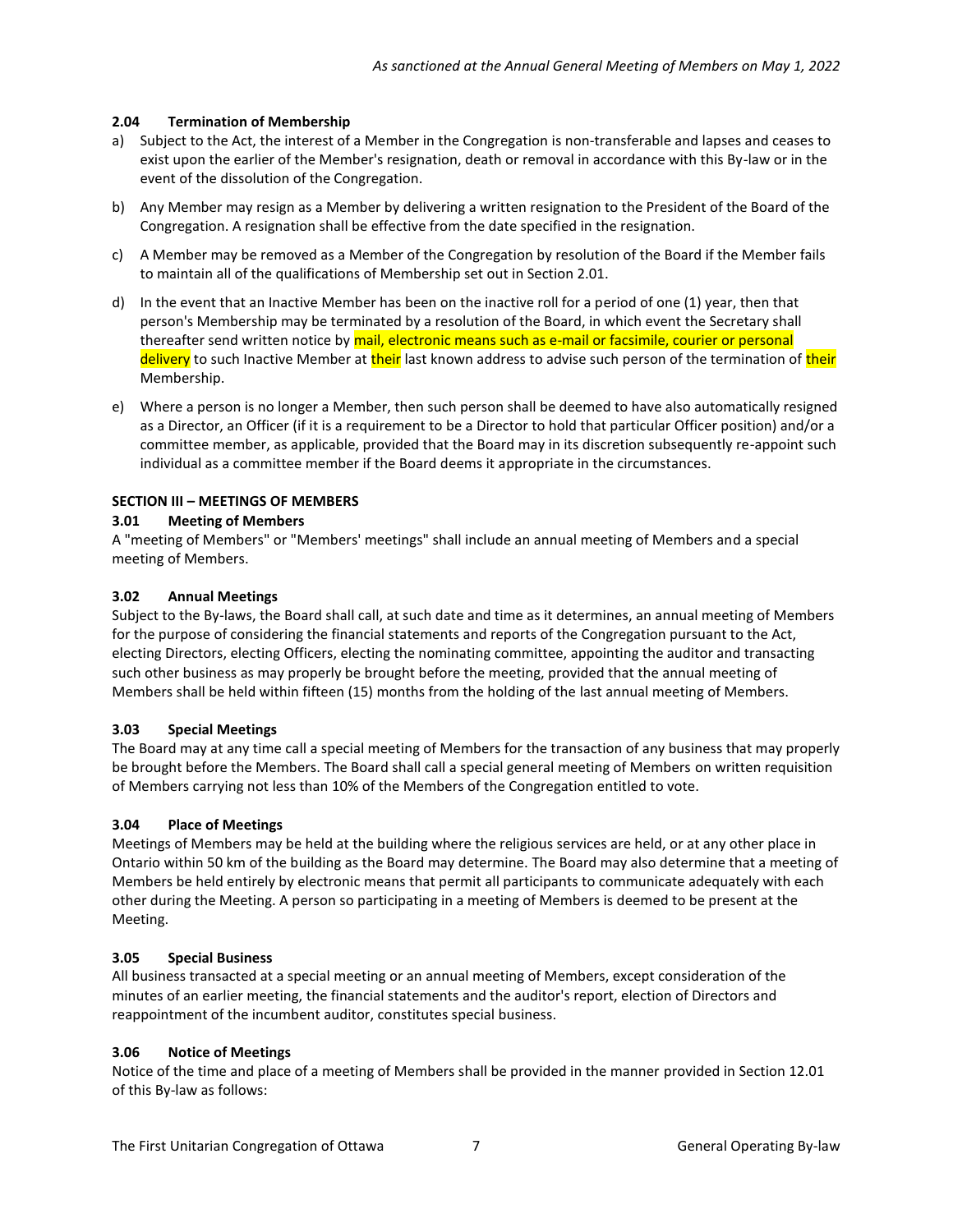- a) by mail, electronic means such as e-mail or facsimile, courier or personal delivery to each Member of the Congregation not less than ten (10) days before the meeting of Members is to take place; or
- b) by publication in a newspaper in the municipality in which a majority of the Members resides two (2) consecutive weeks before the meeting of Members is to take place,

Notice of a meeting of Members at which special business is to be transacted shall state the nature of that business in sufficient detail to permit the Member to form a reasoned judgment on the business and provide the text of any resolution or By-law to be submitted to the meeting. Notice of a meeting of Members must remind Members that they have the right to vote by proxy.

# <span id="page-7-0"></span>**3.07 Waiving Notice**

A Member and any other person entitled to attend a meeting of Members may in any manner and at any time waive notice of a meeting of Members, and attendance of any such person at a meeting of Members is a waiver of notice of the meeting, except where such person attends a meeting for the express purpose of objecting to the transaction of any business on the grounds that the meeting is not lawfully called.

### <span id="page-7-1"></span>**3.08 Persons Entitled to be Present**

Persons entitled to be present at a meeting of the Members shall be those entitled to vote at the meeting, the Directors and the auditor of the Congregation and such other persons who are entitled or required under any provision of the Act, the Letters Patent or By-laws of the Congregation to be present at the meeting. Non-member congregants may attend as observers. Any other person may be admitted only on the invitation of the chair of the meeting or with the consent of the meeting.

# <span id="page-7-2"></span>**3.09 Chairperson of the Meeting**

The chairperson of Members' meetings shall be the President of the Board, or the Vice President of the Board if the President of the Board is absent or unable to act. In the event that the President of the Board and the Vice-President of the Board are absent, the Members who are present and entitled to vote at the meeting shall choose one of their number to chair the meeting.

### <span id="page-7-3"></span>**3.10 Quorum**

A quorum at any meeting of the Members (unless a greater number of Members are required to be present by the Act) shall be a fifteen percent (15%) of the Members of the Congregation, excluding the Inactive Members. If a quorum is present at the opening of a meeting of Members, the Members present may proceed with the business of the meeting even if a quorum is not present throughout the meeting. For the purpose of determining quorum, a Member may be present in person or by proxy.

### <span id="page-7-4"></span>**3.11 Adjournment**

The chairperson of any meeting of Members may with the consent of the meeting adjourn the same from time to time to a fixed time and place and no notice of such adjournment need be given to the Members. Any business may be brought before or dealt with at any adjourned meeting that might have been brought before or dealt with at the original meeting in accordance with the notice calling the same.

### <span id="page-7-5"></span>**3.12 Absentee Voting by Proxy**

In accordance with and subject to the Act, every Member entitled to vote at a meeting of Members may appoint a proxyholder, who must be a Member and must not represent more than one Member, to attend and act at the meeting in the manner and to the extent authorized by the proxy and with the authority conferred by it subject to the following:

- a) A proxy is valid only at the meeting in respect of which it is given or at a continuation of the meeting after an adjournment;
- b) A proxyholder has the same rights as the Member by whom they were appointed, including the right to speak at a meeting of Members in respect of any matter, to vote by way of a ballot at the meeting, to demand a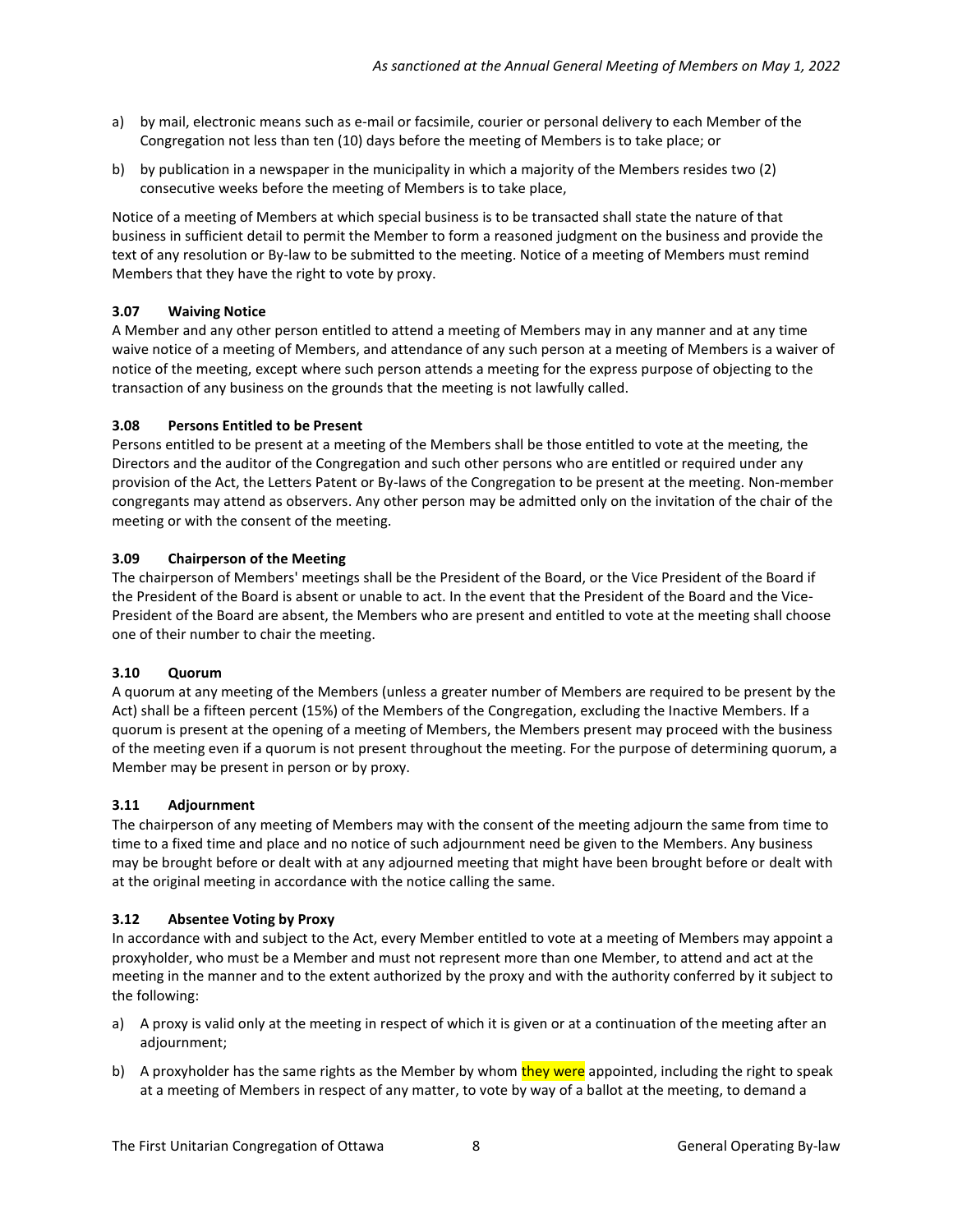ballot at the meeting and to vote at the meeting by show of hands or by equivalent electronic methods when the meeting is held entirely by electronic means; and

c) A proxy and revocation of the proxy shall be in writing executed by the member or such member's attorney. An electronic copy of a proxy or revocation of the proxy from the member's email address of record will be accepted as valid.

# <span id="page-8-0"></span>**3.13 Votes to Govern**

At all meetings of the Members, every question shall be determined on a show of hands, or by equivalent electronic methods when the meeting is held entirely by electronic means, by a majority of votes cast unless otherwise specifically provided by the Act or by this By-law. In case of an equality of votes, the chairperson of the meeting in addition to an original vote shall have a second or casting vote.

# <span id="page-8-1"></span>**3.14 Show of Hands or Equivalent Electronic Methods**

Subject to the Act and this By-law, except where a ballot is demanded, voting on any question proposed for consideration at a Meeting of Members shall be by show of hands, or by equivalent electronic methods when the meeting is held entirely by electronic means**.** A declaration of the chair of the meeting as to whether or not the question or motion has been carried and an entry to that effect in the minutes of the meeting shall, in the absence of evidence to the contrary, be evidence of the fact without proof of the number or proportion of the votes recorded in favour or against the motion.

# <span id="page-8-2"></span>**3.15 Ballots**

For any question proposed for consideration at a meeting of Members, either before or after a vote by show of hands, or by equivalent electronic methods when the meeting is held entirely by electronic means, has been taken, the chair of the meeting, or any three (3) Members or proxyholders may demand a ballot, in which case the ballot shall be taken in such manner as the chair directs and the decision of the Members on the question shall be determined by the result of such ballot.

### <span id="page-8-3"></span>**3.16 Resolution in Lieu of Meeting**

Except where the Act requires a meeting of Members with respect to the matter to be voted on by the Members, a resolution in writing, signed by Members entitled to vote on that resolution at a meeting of Members, is as valid as if it had been passed at a meeting of Members. A majority vote of the Members shall be required to approve any matter that can be voted on by written resolution. A copy of every resolution referred to above shall be kept with the minutes of meetings of Members.

### <span id="page-8-4"></span>**3.17 Rules of Order**

Any questions of procedures at or for any meetings of the Members, which have not been provided for in this Bylaw or by the Acts, shall be determined by the chairperson of the meeting in accordance with the most current edition of *Robert's Rules of Order*.

### <span id="page-8-5"></span>**SECTION IV – DIRECTORS**

<span id="page-8-6"></span>**4.01 Number** 

There shall be (9) Directors. There shall be eight elected Directors and one *ex officio* Director.

### <span id="page-8-7"></span>**4.02 Qualifications**

- a) Each Director must fulfill all of the following qualifications:
	- i. is an active Member of the Congregation in good standing;
	- ii. has an active involvement within the Congregation;
	- iii. abides by the governing documents of the Congregation;
	- iv. has the power under law to contract;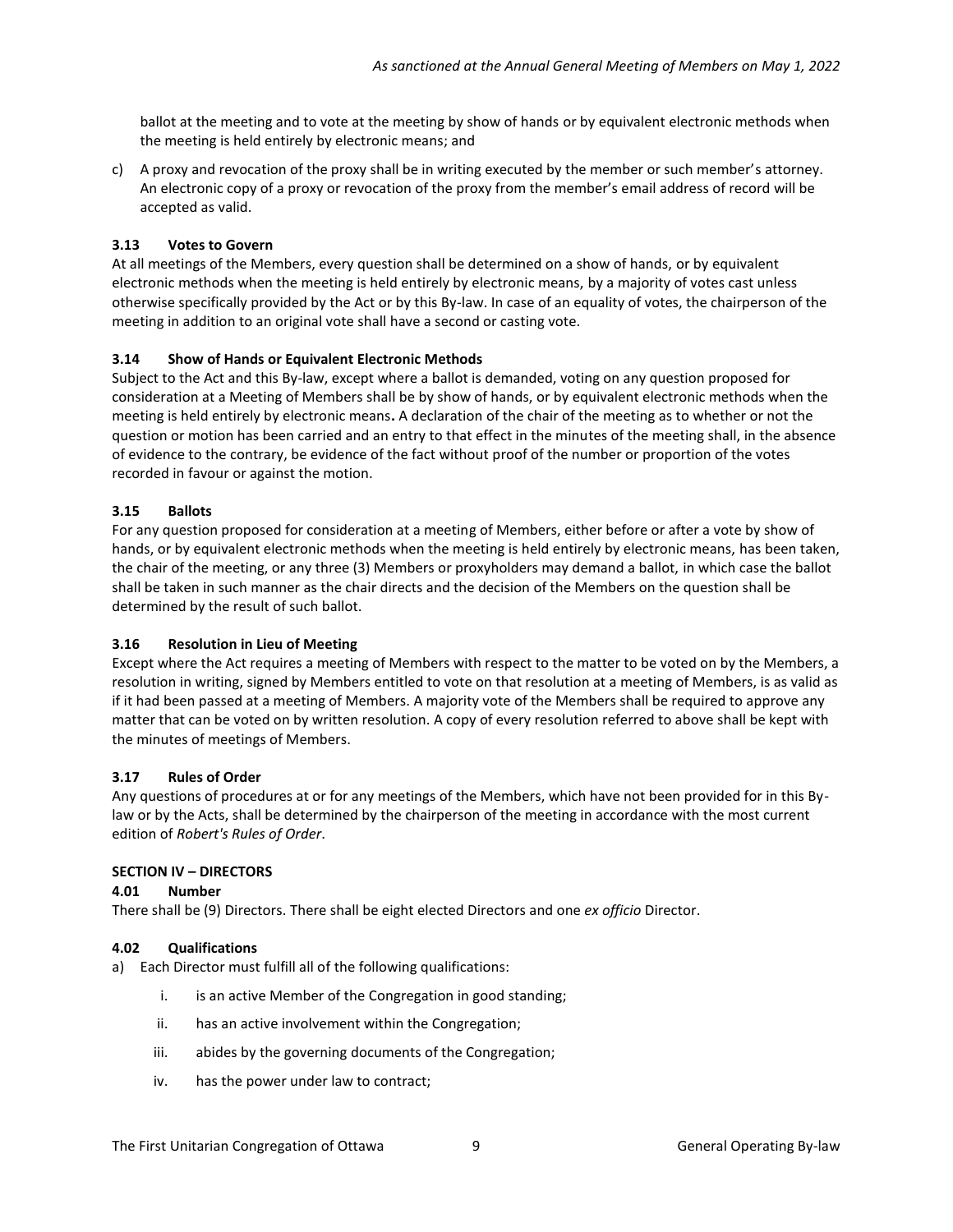- v. has not been found by a court in Canada or elsewhere to be mentally incompetent or become a mentally incompetent person at any time during their term as a Director: and
- vi. does not have the status of a bankrupt or become one at any time during their term as a Director.
- b) The Officer of the Congregation who holds the position of immediate Past President shall be an *ex officio* Director of the Congregation, with voting privileges, and shall also meet all of the qualification requirements for an elected Director set out in Section 4.02 (a).

#### <span id="page-9-0"></span>**4.03 Authority of Board of Directors**

Subject to the Act and the Letters Patent, the Board shall manage or supervise the management of the activities and affairs of the Congregation.

#### <span id="page-9-1"></span>**4.04 Election and Terms**

- a) Subject to the provisions of this By-law, Directors shall be elected by the Members at an annual meeting; the immediate Past President shall be an *ex officio* member of the Board with their term limited to one (1) year.
- b) The Directors' term of office shall be three (3) years calculated from the date of the meeting at which they are elected until the third (3rd) annual meeting next following or until their successors are elected; Where deemed necessary to maintain the intended rotation of Directors (section (c) below), the Nominating Committee may recommend terms of one (1) or two (2) years.
- c) As much as possible, the elected Directors shall be elected and shall retire in rotation every three (3) years. At the first meeting of Members immediately after passage of this By-law, one third (1/3) of the Board shall be elected to hold office until the third annual meeting of Members next following, and one third (1/3) shall be elected to hold office until the second annual meeting of Members next following and one-third (1/3) shall be elected to hold office until the annual meeting of Members next following. Subsequently at each annual meeting of Members thereafter, members of the Board shall be elected to fill the position of those members of the Board whose term of office has expired and each Director so elected shall hold office until the end of the third meeting of Members after their election.
- d) The maximum length of continuous service for an elected Director is  $six(6)$  years. A Director will be eligible for re-election to the Board at the end of their term up to the maximum length of continuous service provided that such Director continues to meet the qualification requirements to be a Director. Upon the completion of the maximum length of continuous service on the Board, a minimum of one (1) year absence is required before eligibility for re-election to membership on the Board is restored.

#### <span id="page-9-2"></span>**4.05 Consent**

A Director who is elected or appointed must consent to hold office as a Director by:

- a) not refusing to hold office if such person is present at the meeting when the election or appointment takes place,
- b) consenting to hold office in writing before the election or appointment takes place or within ten (10) days after it if such person is not present at the meeting, or
- c) by acting as a Director pursuant to such person's election or appointment.

#### <span id="page-9-3"></span>**4.06 Vacation of office**

A Director ceases to hold office when the Director dies, resigns, is removed from office by the Members, becomes disqualified to serve as Director, acquires the status of a bankrupt, becomes mentally incompetent or is convicted of any criminal offence. Where a person is no longer a Director, then such person shall be deemed to have also automatically resigned as, an Officer (if it is a requirement to be a Director to hold that particular Officer position) and/or a committee member, as applicable, provided that the Board may in its discretion subsequently re-appoint such individual as a committee member if the Board deems it appropriate in the circumstances. An *ex officio* Director ceases to be a Director if they no longer hold the immediate Past President position.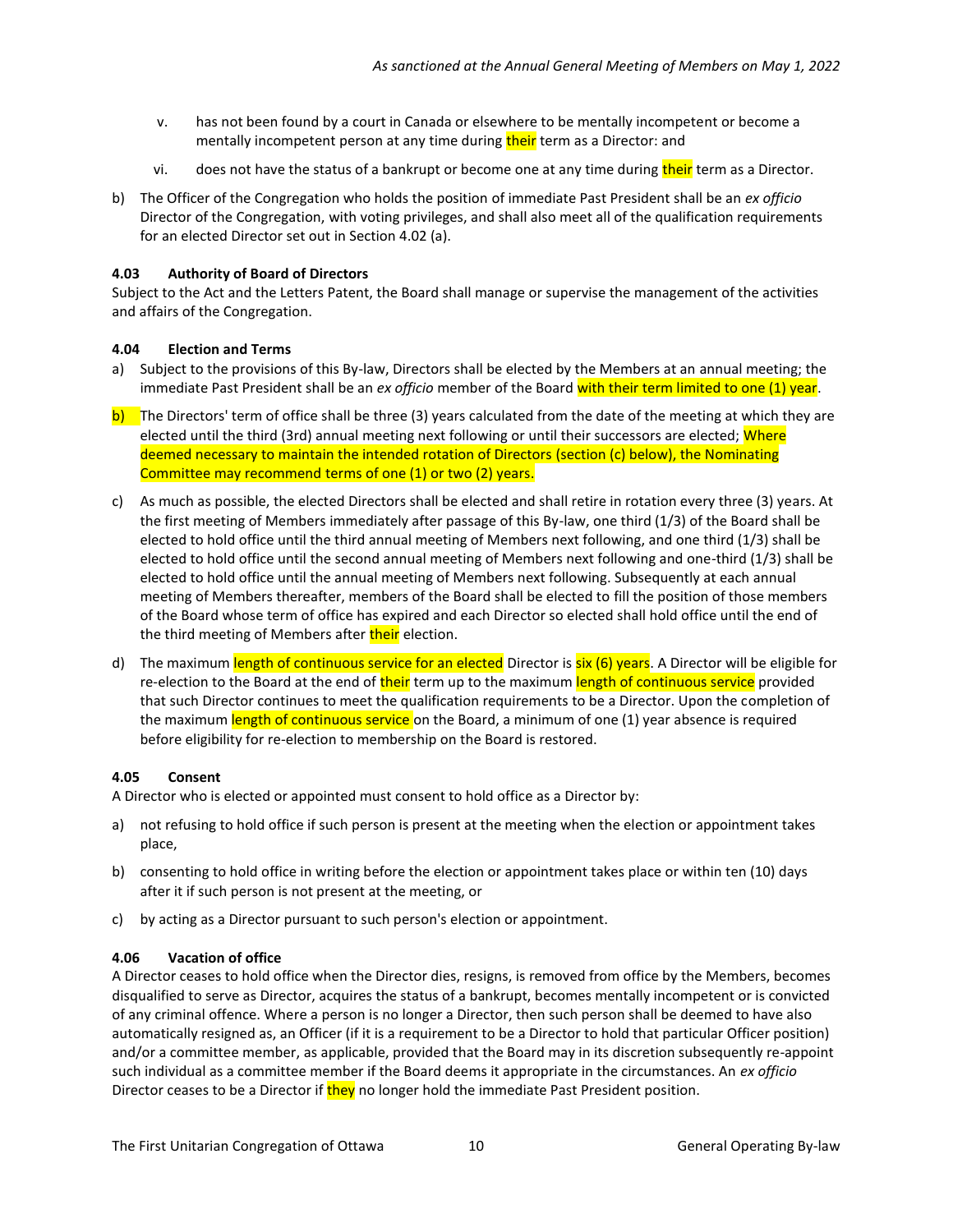# <span id="page-10-0"></span>**4.07 Resignation**

A Director may resign from office by giving a written resignation to the President or Secretary of the Congregation and such resignation becomes effective when received by the President or Secretary or at the time specified in the resignation, whichever is later.

# <span id="page-10-1"></span>**4.08 Removal**

Subject to the Act, the Members may, by resolution passed at a meeting of Members, remove any Director from office before the expiration of the Director's term and may elect a qualified individual to fill the resulting vacancy for the remainder of the term of the Director so removed, failing which such vacancy may be filled by the Board. A Director shall be automatically removed from their office if they no longer fulfil all of the qualifications to be a Director in Section 4.02 as determined in the sole discretion of the Board.

# <span id="page-10-2"></span>**4.09 Filling Vacancies**

Subject to Section 4.08 above and to the provisions of the Act, a vacancy on the Board may be filled by a qualified individual by resolution of a quorum of the Board. The individual so appointed shall hold office until the next Annual Meeting, at which time a person shall be elected to fill the vacancy for the remainder, if any, of the current term. If there is not a quorum of Directors, the Directors then in office shall forthwith call a special meeting of Members to fill the vacancy and, if they fail to call a meeting or if there are no Directors then in office, the meeting may be called by any Member. If a vacancy of an *ex officio* Director occurs at any time, such vacancy shall continue until the office of Past President is filled, at which time the person who holds such office will be deemed to be an *ex officio* Director.

# <span id="page-10-3"></span>**4.10 Remuneration of Directors**

The Directors shall serve as such without remuneration and no Director shall directly or indirectly receive any profit from occupying the position of Director; provided that a Director may be reimbursed for reasonable expenses incurred by the Director in the performance of the Director's duties.

# <span id="page-10-4"></span>**SECTION V – MEETINGS OF DIRECTORS**

### <span id="page-10-5"></span>**5.01 Place of Meetings**

Meetings of the Board may be held at the head office of the Congregation or at any other place within or outside of Canada, as the Board may determine.

### <span id="page-10-6"></span>**5.02 Calling of Meetings**

Meetings of the Board may be called by the President of the Board, the Vice-President of the Board or any two (2) Directors at any time.

### <span id="page-10-7"></span>**5.03 Notice of Meeting**

Unless sent by mail, forty-eight (48) hours notice of a meeting of the Board shall be given to each Director. Notice of any such meeting that is sent by mail shall be served in the manner specified in Section 12.01 of this By-law not less than fourteen (14) days (exclusive of the day on which the notice is delivered or sent but inclusive of the date for which the notice is given) before the meeting is to take place. Notwithstanding the foregoing, notice of a meeting shall not be necessary if all of the Directors are present, and none objects to the holding of the meeting, or if those absent have waived notice of or have otherwise signified their consent to the holding of such meeting. Notice of an adjourned meeting is not required if the time and place of the adjourned meeting is announced at the original meeting.

### <span id="page-10-8"></span>**5.04 First Meeting of New Board**

Provided that a quorum of Directors is present, a newly elected Board may, without notice, hold its first meeting immediately following the meeting of Members at which such Board is elected.

### <span id="page-10-9"></span>**5.05 Regular Meetings**

The Board may appoint a day or days in any month or months for regular meetings of the Board at a place and hour to be named. A copy of any resolution of the Board fixing the place and time of such regular meetings of the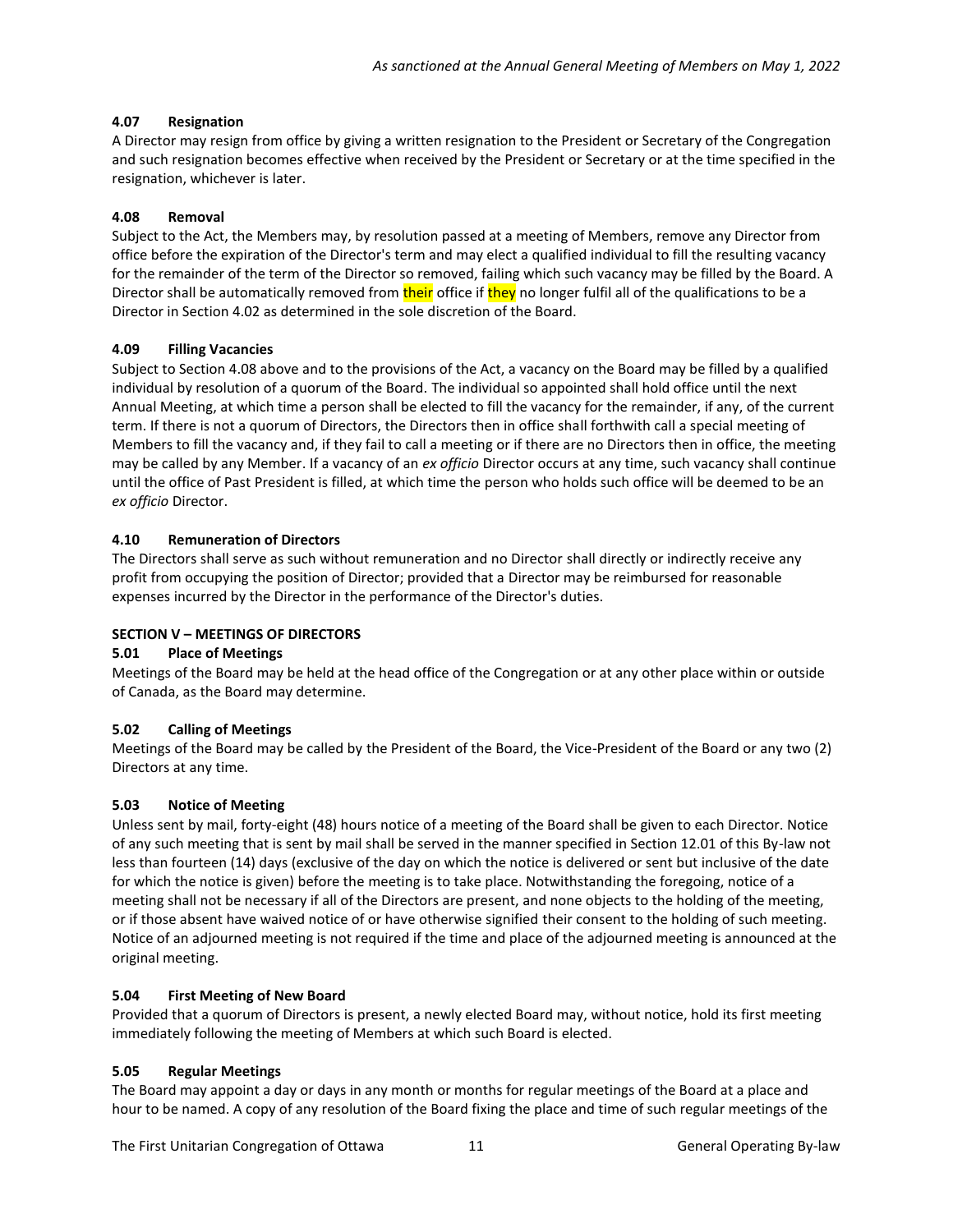Board shall be sent to each Director forthwith after being passed and no other notice shall be required for any such regular meeting.

# <span id="page-11-0"></span>**5.06 Quorum**

A quorum for the transaction of business at any meeting of the Board shall be a majority of the Directors then in office, provided that vacancies on the Board shall not be included when establishing the requisite quorum; but in no case shall the quorum be less than 2/5 of the Board taking into account vacancies on the Board. Only those Directors present in person, by telephone or electronically shall be counted in determining whether or not a quorum is present.

# <span id="page-11-1"></span>**5.07 Participation at Meeting by Telephone or Electronic Means**

If a majority of the Directors consent, either at a Board meeting by resolution or by consents signed individually by a majority of the Directors, a meeting of the Board of Directors may be held using telephonic, electronic or other means permitting all participants to communicate adequately with each other during the meeting provided that:

- a) the Board of the Congregation has passed a resolution addressing the mechanics of holding such a meeting and dealing specifically with how security issues should be handled, the procedure for establishing quorum and recording votes; and
- b) each Director has equal access to the specific means of communication to be used,

A Director participating in the meeting by such means shall be deemed for the purposes of the Act to have been present at that meeting. A written consent pursuant to this Section may be given before or after the meeting to which it relates and may be a "blanket" consent, relating to all meetings of the Board and/or committees of the Board.

# <span id="page-11-2"></span>**5.08 Chairperson of the Meeting**

The chairperson of Board meetings shall be the President of the Board, or the Vice President of the Board if the President of the Board is absent or unable to act. In the event that the President of the Board and the Vice-President of the Board are absent, the Directors who are present shall choose one of their number to chair the meeting.

### <span id="page-11-3"></span>**5.09 Votes to Govern**

Each Director is authorized to exercise one (1) vote. At all meetings of the Board, every question shall be decided by a majority of the votes cast on the question. In case of an equality of votes, the chairperson of the meeting in addition to an original vote shall have a second or casting vote.

### <span id="page-11-4"></span>**5.10 Disclosure of Interest**

- a) Prohibition Save and except where specifically permitted by law and as approved by the Board, a Director and their family members shall not enter into a contract, business transaction, financial arrangement or other matter with the Congregation in which the Director or any of their family members has any direct or indirect personal interest, gain or benefit.
- b) Disclosure Any Director who has any direct or indirect personal interest, gain or benefit in an actual or proposed contract, business transaction, financial arrangement or other matter with the Congregation as described in (a) above, whether permitted by law or not, shall declare their interest therein at the first opportunity at a meeting of the Board.
- c) Material Interest Notwithstanding the provisions in this Section herein, no disclosure or prohibition of involvement is required in relation to any actual or proposed contract, business transaction, financial arrangement, or other matter with the Congregation unless the direct or indirect personal interest, gain or benefit of the Director in such contract, business transaction, financial arrangement or other matter is of a material nature. The phrase "material nature" shall mean that the Director in question, directly or indirectly, is personally receiving a material benefit or gain of some kind, either financially or otherwise, with the determination of "material nature" in such circumstances to be determined by the Board from time to time,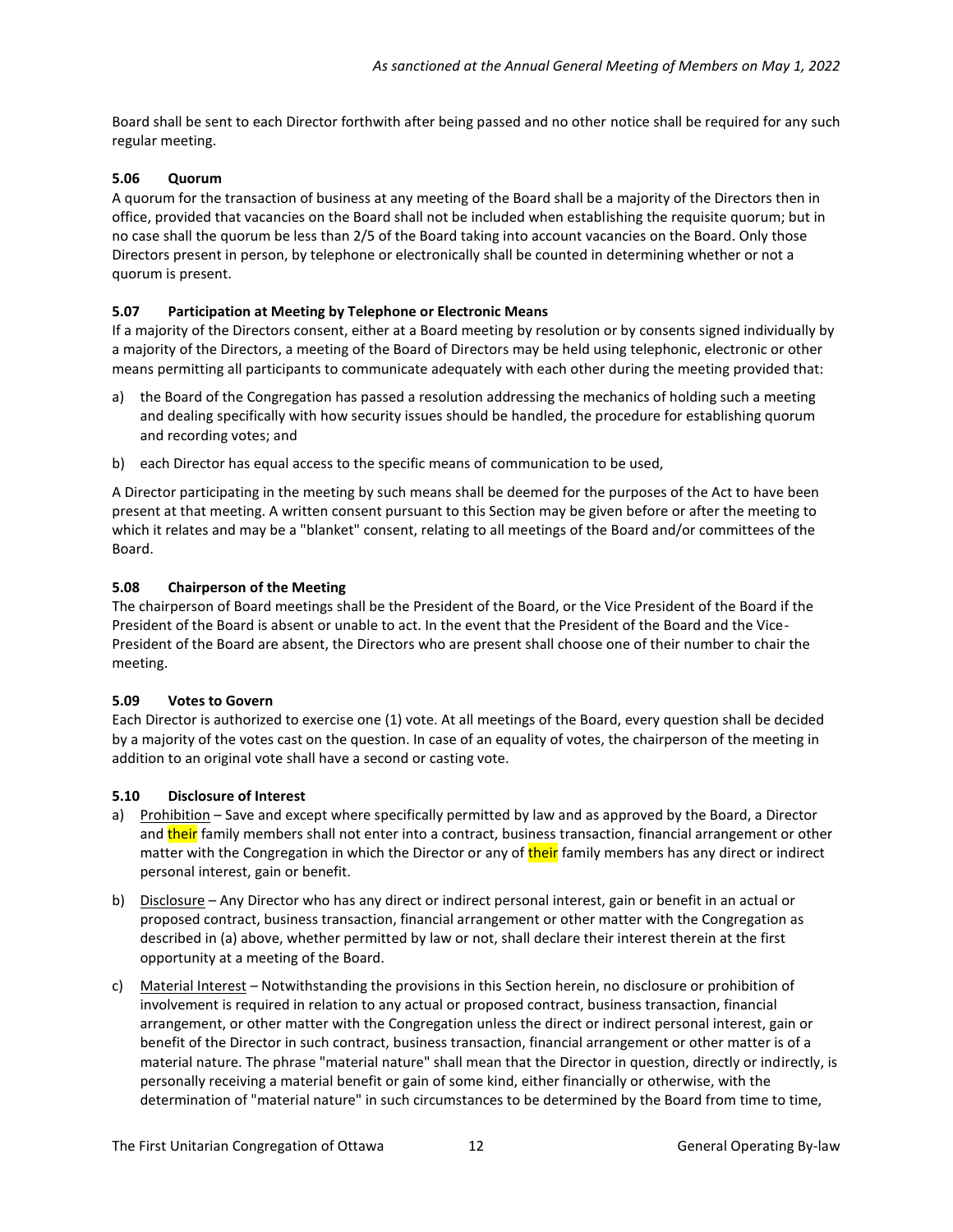subject to the overriding compliance with the common law concerning conflict of interest of Directors as fiduciaries and the provisions of the Act.

- d) Procedure Where Disclosure The chair of Board meetings shall request any Director who has declared a direct or indirect (i.e. through their family members) personal interest, gain or benefit in any proposed contract, business transaction, financial arrangement, or other matter with the Congregation, to absent themself during the discussion of and vote upon the matter, with such action being recorded in the minutes.
- e) Consequences of Contravention In the event that the Board proceeds with a contract, business transaction, financial arrangement, or other matter, in which a Director has a direct or indirect personal interest, gain or benefit in contravention of this Section herein, save and except where permitted by law and approved by a resolution of a majority of the votes cast at a Board meeting, such Director shall be required to immediately resign from the Board, failing which they shall be deemed to have resigned from the Board upon the passing of a Board resolution to that effect.

# <span id="page-12-0"></span>**5.11 Confidentiality**

Every Director, Officer, committee member, employee and volunteer, shall respect the confidentiality of matters brought before the Board or before any committee of the Board, or any matter dealt with in the course of employment or involvement of such person in the activities of the Congregation.

# <span id="page-12-1"></span>**5.12 Delegation**

Subject to the Act, the Board may appoint from their number a managing Director or a committee of Directors and delegate to the managing Director or committee any of the powers of the Board.

# <span id="page-12-2"></span>**5.13 Remuneration of Officers, Agents, Employees**

The remuneration of Officers, agents, employees and committee members shall, subject to the other provisions of this By-law, be fixed by the Board by resolution provided that the Board may delegate this function to an Officer or Officers of the Congregation.

# <span id="page-12-3"></span>**SECTION VI – COMMITTEES**

# <span id="page-12-4"></span>**6.01 Establishment of Committees**

The Board may from time to time appoint any committee or other advisory body, as it deems necessary or appropriate for such purposes and, subject to the Act, with such powers as the Board shall see fit. Any such committee may formulate its own rules of procedure, subject to any Board policy or directions as the Board may from time to time make. Any committee member may be removed by resolution of the Board of Directors.

# <span id="page-12-5"></span>**6.02 Nominating Committee**

The Congregation shall have a nominating committee for the purpose of preparing and submitting a slate of candidates for elections at the annual meeting of Members.

- a) The nominating committee shall consist of a Chair and five (5) members.
- b) The President, in consultation with the Board, shall propose a slate of candidates for the nominating committee, all of whom must be Members of the Congregation who are qualified to vote.
- c) The Secretary shall notify the Congregation of the slate of candidates for the nominating committee by mail, electronic means such as e-mail or facsimile, courier or personal delivery to each Member of the Congregation not less than ten (10) days before the meeting of Members is to take place. Additional nominations may be submitted to the Secretary by electronic means or in writing provided they are seconded and have been consented to by the nominee who must be a Member qualified to vote.
- d) The members of the nominating committee shall be elected at a Meeting of Members from the slate of candidates proposed by the President and any additional nominations received by the Secretary in accordance with section 6.02 (c). The Chair of the nominating committee shall be appointed by the President in consultation with the Board.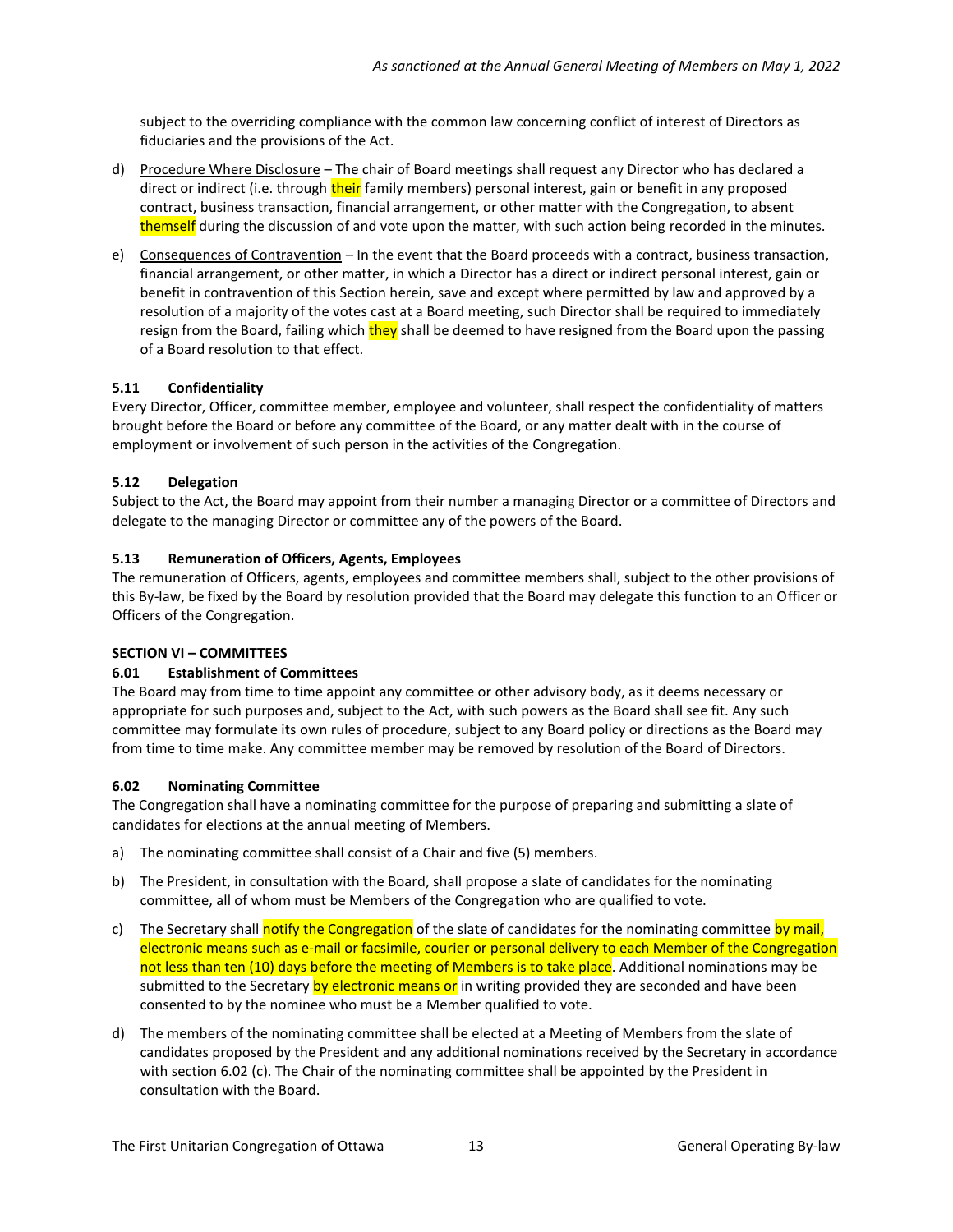- e) The term for members of the nominating committee shall be three years and shall begin at the end of the meeting at which they are elected and continue to the end of the third annual following their election.
- f) As much as possible, the members of the nominating committee shall be elected and shall retire in rotation every three (3) years. At the first meeting of Members immediately after passage of this By-law, one third (1/3) of the nominating committee shall be elected to hold office until the third annual meeting of Members next following, and one third (1/3) shall be elected to hold office until the second annual meeting of Members next following and one-third (1/3) shall be elected to hold office until the annual meeting of Members next following. Subsequently at each annual meeting of Members thereafter, members of the nominating committee shall be elected to fill the position of those members of the nominating committee whose term of office has expired and each member of the nominating committee so elected shall hold office until the end of the third meeting of Members after their election.
- g) The maximum number of terms for each member of the nominating committee is two (2) terms of three (3) years. A member of the nominating committee will be eligible for re-election to the nominating committee at the end of their term up to the maximum number of terms provided that such member of the nominating committee continues to meet the qualification requirements to be a member of the nominating committee. Upon the completion of the maximum term on the nominating committee, a minimum of one (1) year absence is required before eligibility for re-election to membership on the nominating committee is restored.
- h) A quorum for the transaction of business at any meeting of the nominating committee shall be a majority of the members of the committee, provided that vacancies on the committee shall not be included when establishing the requisite quorum; but in no case shall the quorum be less than 2/5 of the committee taking into account vacancies on the committee. Only those members present in person, by telephone or electronically shall be counted in determining whether or not a quorum is present.
- i) Any member of the nominating committee may be removed from the nominating committee by a resolution of the Members at a Membership meeting duly called for that purpose. A vacancy occurring from such removal or from a resignation of membership on the nominating committee shall be filled by a qualified individual by resolution of a quorum of the Board. The individual so appointed shall hold office until the next Annual Meeting, at which time a person shall be elected to fill the vacancy for the remainder, if any, of the current term, by an election by the Members.
- j) The nominating committee shall prepare and submit a slate of candidates for the Board and the Officers and other positions that the Board determines are needed from time to time.
- k) The nominating committee shall solicit suggestions for candidates from the Members and the Lead Minister at least twelve weeks before the annual meeting of Members.
- l) The nominating committee shall consider the potential candidates' individual capabilities and willingness to serve and the need for the Board to be representative of the range of views and interests found in the Congregation. The nominating committee shall ensure that all candidates are qualified and obtain the consent of all candidates before presenting their names to the Congregation.
- m) The Secretary, on behalf of the Nominating Committee, shall notify the Congregation by mail, electronic means such as e-mail or facsimile, courier or personal delivery to each Member of the Congregation not less than ten (10) days before the meeting of Members is to take place, the slate of candidates for the Board and Officer positions and their biographical data.
- n) If requested by the President, the nominating committee will make recommendations for Committee Chairs.

### <span id="page-13-0"></span>**SECTION VII – MINISTERS**

### <span id="page-13-1"></span>**7.01 Definition and Duties of the Lead Minister**

The Lead Minister shall be the primary spiritual overseer of the Congregation and shall be deemed by virtue of their position to be a Member of the Congregation, which Membership shall terminate upon termination of their position as Lead Minister. If the Congregation calls two Co-Lead Ministers to the position of Lead Minister, they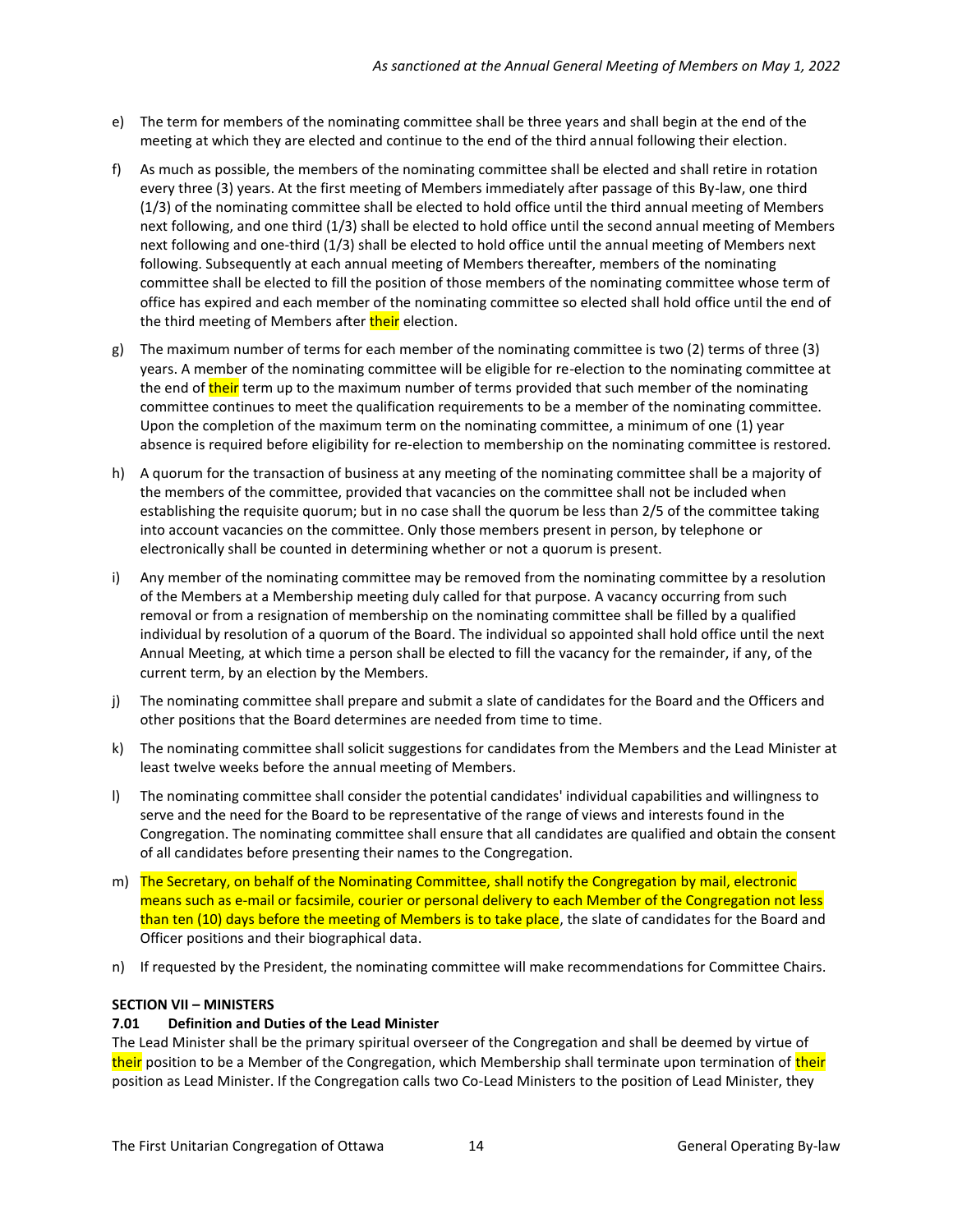shall be co-equal, and their duties and rights identical to those of a Lead Minister. The duties and rights of the Lead Minister shall be as follows:

- a) to provide spiritual leadership for the Congregation and to work in co-operation with the Board of Directors in implementing such spiritual leadership;
- b) to work in conjunction with the Board of Directors in formulating and recommending Board Policies and Bylaw Policies to the Congregation as may be necessary from time to time;
- c) to exercise general supervisory authority over all staff members of the Congregation;
- d) to be in full agreement with, uphold and be subject to the Governing Documents of the Congregation and the duty to uphold the teachings of the Congregation as set out in the Governing Documents of the Congregation;
- e) to be an *ex officio* member without power to vote (or appoint a designate without power to vote) on all Committees of the Congregation, with the exception of the Board of Directors; and
- f) to receive notification and minutes of all meetings of the Board of Directors, to be present and fully participate at all such meetings, provided that, except where permitted by law, the Lead Minister shall not be a Director nor have a vote thereon and shall not be present when the Board of Directors is discussing their position, salary or benefits, but may in the discretion of the Board be present when the Board of Directors is discussing other aspects of **their** position.

#### <span id="page-14-0"></span>**7.02 Definition and Duties of Additional Ministers**

Additional Ministers may be appointed by the Board for the purpose of undertaking such ministries as the Lead Minister and the Board determines are necessary for the Congregation. An additional Minister by virtue of their position shall be deemed to be a Member of the Congregation, which Membership shall terminate upon termination of their position as Minister. Additional Ministers may be removed by the Board. The duties and rights of an additional Minister shall be as follows:

- a) to fulfill the ministry description established for their position by the Board;
- b) to provide spiritual leadership to the Congregation and to work in conjunction with the Lead Minister and the Directors in implementing such spiritual leadership;
- c) to work in conjunction with the Lead Minister and the Directors in formulating and recommending Board Policies and By-law Policies to the Congregation as may be necessary from time to time;
- d) to be in full agreement with, uphold, and be subject to the Governing Documents of the Congregation and the duty to uphold the teachings of the Congregation as set out in the Governing Documents of the Congregation;
- e) to be subject to the authority and direction of the Lead Minister; and
- f) to receive notification and minutes of all meetings of the Board of Directors, to be present and fully participate at all such meetings, provided that the Minister shall not be a Director nor have a vote thereon and shall not be present when the Board of Directors is discussing their position, salary or benefits, but may in the discretion of the Board be present when the Board of Directors is discussing other aspects of their position.

### <span id="page-14-1"></span>**7.03 The Calling of Ministers**

a) Establishment of Ministerial Search Committee - Whenever a vacancy in the position of Lead Minister occurs a Search Committee will be established by the Board and the new Lead Minister will be called by the Members of the Congregation in accordance with a process established by Board policy. The Board policy shall include a provision that the Lead Minister must be called by a resolution passed by at least a majority of the votes cast at a Meeting of Members duly called for the purpose of calling the Lead Minister.

#### <span id="page-14-2"></span>**7.04 Removal of Lead Minister**

a) A Lead Minister may be removed from their position for any reason upon a resolution passed by a majority of the votes cast at a Meeting of Members duly called for the purpose of authorizing the removal of the Minister.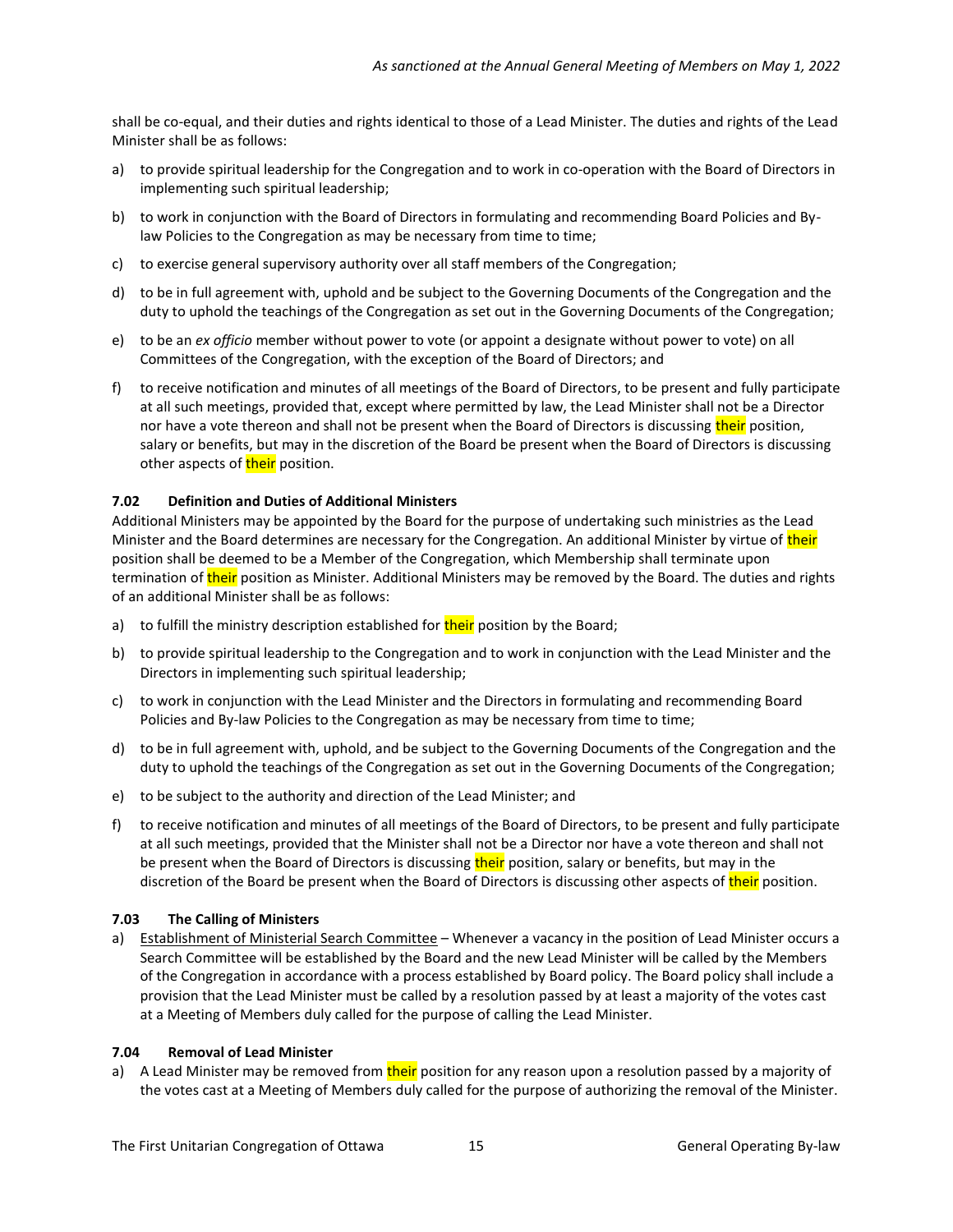- b) Nothing contained in the said procedure shall preclude the Lead Minister from receiving whatever notice or equivalent monetary settlement is legally appropriate in the circumstances, if any. In the event of a disagreement between the Congregation and the Lead Minister concerning the amount of notice or monetary settlement, if any, that is appropriate, or the manner in which the Lead Minister has been removed, then before any legal action is commenced the matter shall first be referred to a person mutually acceptable to the Congregation and the Lead Minister to resolve such dispute through mediation in a spirit of conciliation worthy of maintaining a faithful witness to the Congregation and the community at large.
- c) The removal of the Lead Minister from the Congregation shall be deemed to constitute their removal as a Member of the Congregation, and where applicable, as an *ex officio* member on all Committees.

# <span id="page-15-0"></span>**SECTION VIII – OFFICERS**

### <span id="page-15-1"></span>**8.01 Election**

The Officers of the Congregation shall be the President, the Vice-President, Secretary, and Treasurer. All Officers shall be Members of the Congregation and elected by the Members at an annual meeting of the Congregation. An Officer may, but need not be, a Director unless this By-law otherwise provides. Two or more offices may be held by the same person.

### <span id="page-15-2"></span>**8.02 Description of Offices**

Unless otherwise specified by the Board (which may, subject to the Act, modify, restrict or supplement such duties and powers), the Officers of the Congregation, shall have the following duties and powers associated therewith;

- a) President The President of the Board shall be a Director. The President of the Board shall, when present, preside at all meetings of the Board, committees of Directors, if any, and the Members.
- b) Vice-President The Vice-President of the Board shall be a Director. If the President of the Board is absent or is unable or refuses to act, the Vice-President of the Board, if any, shall, when present, preside at all meetings of the Board, committees of Directors, if any, and the Members.
- c) Secretary The Secretary, when in attendance, shall be the secretary of all meetings of the Board, Members and committees of the Board and, whether or not the Secretary attends, the Secretary shall enter or cause to be entered in the Congregation's minute book, minutes of all proceedings at such meetings; the Secretary shall give, or cause to be given, as and when instructed, notices to Members, Directors, the auditor and members of committees; the Secretary shall be the custodian of the corporate seal as well as all books, papers, records, documents and other instruments belonging to the Congregation.
- d) Treasurer The Treasurer shall be responsible for the maintenance of proper accounting records in compliance with the Act as well as the deposit of money, the safekeeping of securities and the disbursement of funds of the Congregation; whenever required, the Treasurer shall render to the Board an account of all such person's transactions as Treasurer and of the financial position of the Congregation.

The duties of all other Officers of the Congregation shall be such as the terms of their engagement call for or the Board requires of them.

### <span id="page-15-3"></span>**8.03 Term of Office**

- a) Officers shall hold their position for a period of one (1) year calculated from the date of the meeting at which they are elected until the first annual meeting next following or until their successors are elected.
- b) Officers may be re-elected to the same Officer position, normally for up to two (2) terms. The permissible number of consecutive one-year terms in the same Officer position maybe extended to a maximum of four (4) such terms where the Members believe that such an extension is warranted and beneficial. Upon the completion of the maximum term for the same Officer position, a minimum of one (1) year absence is required before eligibility for re-election to the same Officer position is restored.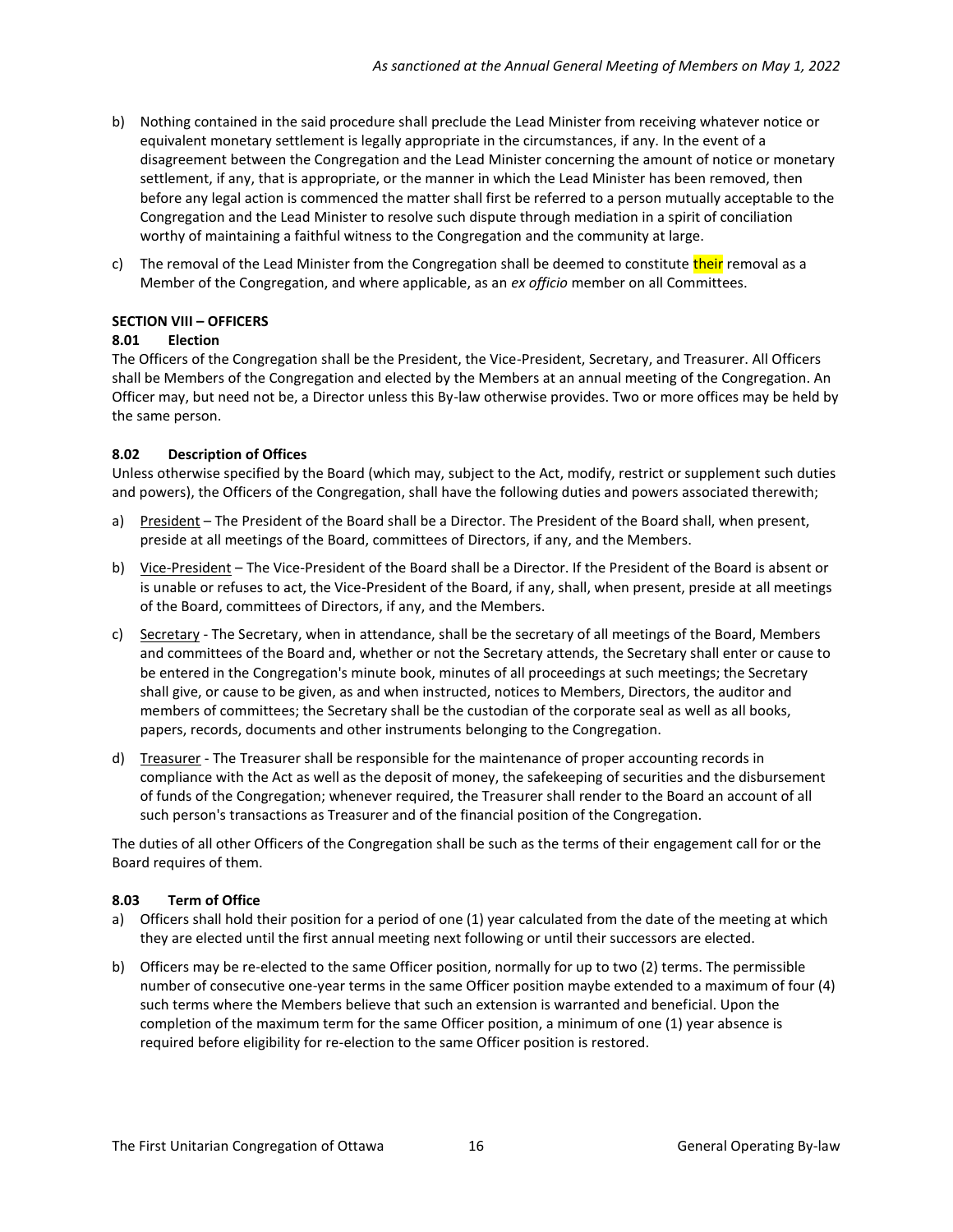# <span id="page-16-0"></span>**8.04 Vacancy in Office**

In the absence of a written agreement to the contrary, the Board may remove, whether for cause or without cause, any Officer of the Congregation. Unless so removed, an Officer shall hold office until the earlier of:

- a) the expiry of the then current term of office;
- b) the Officer's successor being appointed;
- c) the Officer's resignation;
- d) such Officer ceasing to be a Director (if a necessary qualification of this appointment); or
- e) such Officer's death,

Whichever shall first occur. If the office of any Officer of the Congregation shall be or become vacant, the Directors may, by resolution, appoint a person to fill such vacancy.

# <span id="page-16-1"></span>**8.05 Remuneration of Officers**

The remuneration of all Officers appointed or elected by the Board shall be determined from time to time by resolution of the Board except that no Officer who is also a Director shall be entitled to receive remuneration for acting as such. All Officers shall be entitled to be reimbursed for reasonable expenses incurred in the performance of the Officer's duties.

# <span id="page-16-2"></span>**8.06 Agents and Attorneys**

Subject to the By-laws, the Board may authorize any Officer from time to time to appoint agents or attorneys for the Congregation in or out of Canada with such powers of management, administration or otherwise as the Board considers fit.

# <span id="page-16-3"></span>**8.07 Disclosure (Conflict of Interest)**

An Officer shall have the same duty to disclose such Officer's interest in a material contract or transaction or proposed material contract or transaction with the Congregation, as is imposed upon Directors pursuant to the provisions of the Act and the By-laws.

# <span id="page-16-4"></span>**SECTION IX – PROTECTION OF DIRECTORS, OFFICERS AND OTHERS**

### <span id="page-16-5"></span>**9.01 Limitation of Liability**

Except as otherwise provided in the Act, no Director or Officer for the time being of the Congregation shall be liable for the acts, receipts, neglects or defaults of any other Director or Officer or employee or for any loss, damage or expense happening to the Congregation through the insufficiency or deficiency of title to any property acquired by the Congregation or for or on behalf of the Congregation or for the insufficiency or deficiency of any security in or upon which any of the moneys of or belonging to the Congregation shall be placed out or invested or for any loss or damage arising from the bankruptcy, insolvency or tortious act of any person including any person with whom or which any moneys, securities or effects shall be lodged or deposited or for any loss, conversion, misapplication or misappropriation of or any damage resulting from any dealings with any moneys, securities or other assets belonging to the Congregation or for any other loss, damage or misfortune whatever which may happen in the execution of the duties of the Director's or Officer's respective office or trust or in relation thereto unless the same shall happen by or through the Director's or Officer's own wilful neglect or default.

### <span id="page-16-6"></span>**9.02 Indemnity of Directors and Officers**

Subject to the Act, the Congregation shall indemnify a Director or Officer of the Congregation, a former Director or Officer of the Congregation or another individual who acts or acted at the Congregation's request as a Director or Officer or in a similar capacity of another entity, and such person's heirs and legal representatives, against all costs, charges and expenses, including an amount paid to settle an action or satisfy a judgment, reasonably incurred by such person in respect of any civil, criminal, administrative or investigative action or other proceeding in which the individual is involved because of that association with the Congregation or other entity if,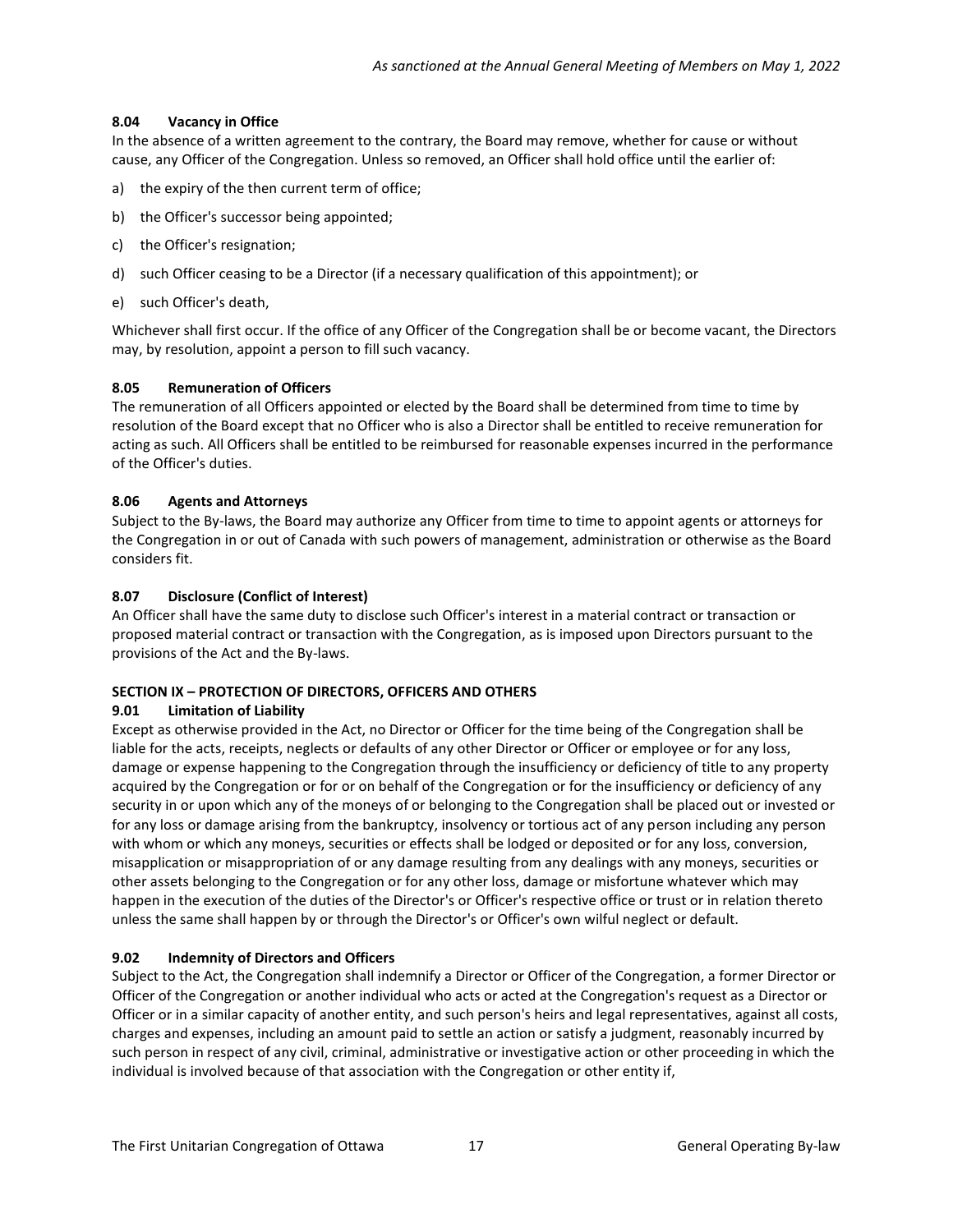- a) they acted honestly and in good faith with a view to the best interests of the Congregation or, as the case may be, to the best interests of the other entity for which the individual acted as Director or Officer or in a similar capacity at the Congregation's request; and
- b) in the case of a criminal or administrative action or proceeding that is enforced by a monetary penalty, they had reasonable grounds for believing that **their** conduct was lawful.

The Congregation shall indemnify such person in all such other matters, actions, proceedings and circumstances as may be permitted by the Act or the law. Nothing in this By-law shall limit the right of any person entitled to indemnity to claim indemnity apart from the provisions of this By-law.

#### <span id="page-17-0"></span>**9.03 Insurance**

The Congregation may purchase and maintain insurance for the benefit of any person entitled to be indemnified by the Congregation pursuant to the immediately preceding Section, provided that due consideration is first given to the requirements under the *Charities Accounting Act* (Ontario) for the purchase of Directors and Officers liability insurance.

#### <span id="page-17-1"></span>**9.04 Advances**

With respect to the defence by a Director or Officer of any claims, actions, suits or proceedings, whether civil or criminal, for which the Congregation is liable to indemnify a Director or Officer pursuant to this By-law, the Congregation may advance to the Director or Officer such funds as may be reasonably necessary for the defence of such claims, actions, suits or proceedings upon written notice by the Director or Officer to the Congregation disclosing the particulars of such claims, actions, suits or proceedings and requesting such advance.

#### <span id="page-17-2"></span>**SECTION X – FINANCIAL MATTERS**

#### <span id="page-17-3"></span>**10.01 Fiscal Year**

Unless otherwise changed by resolution of the Board, the fiscal year end of the Congregation shall be the 31st day of December in each year.

### <span id="page-17-4"></span>**10.02 Banking**

The banking business of the Congregation shall be transacted at such bank, trust company or other firm or Corporation carrying on a banking business in Canada or elsewhere as the Board may designate, appoint or authorize from time to time by resolution. The banking business or any part thereof shall be transacted by any two (2) Officers of the Congregation and/or other persons as the Board may by resolution from time to time designate, direct or authorize.

#### <span id="page-17-5"></span>**10.03 Auditors**

The Members shall at each annual meeting appoint an auditor to audit the accounts of the Congregation for report to Members to hold office until the next following annual meeting provided, however, the Directors may fill any casual vacancy in the office of the auditor. The remuneration of the auditor shall be fixed by the Board. The auditor may not be a Director, Officer or employee of the Congregation, unless the consent of all Members has been obtained.

#### <span id="page-17-6"></span>**10.04 Borrowing**

- a) Borrowing Authority Subject to the limitations set out in the Act, the Letters Patent of the Congregation and this By-law, the Board may:
	- i. borrow money on the credit of the Congregation;
	- ii. issue, sell or pledge securities of the Congregation; or
	- iii. charge, mortgage, hypothecate or pledge all or any of the real or personal property of the Congregation including book debts, rights, powers, franchises and undertakings, to secure any securities or any money borrowed or other debt or any other obligation or liability of the Congregation.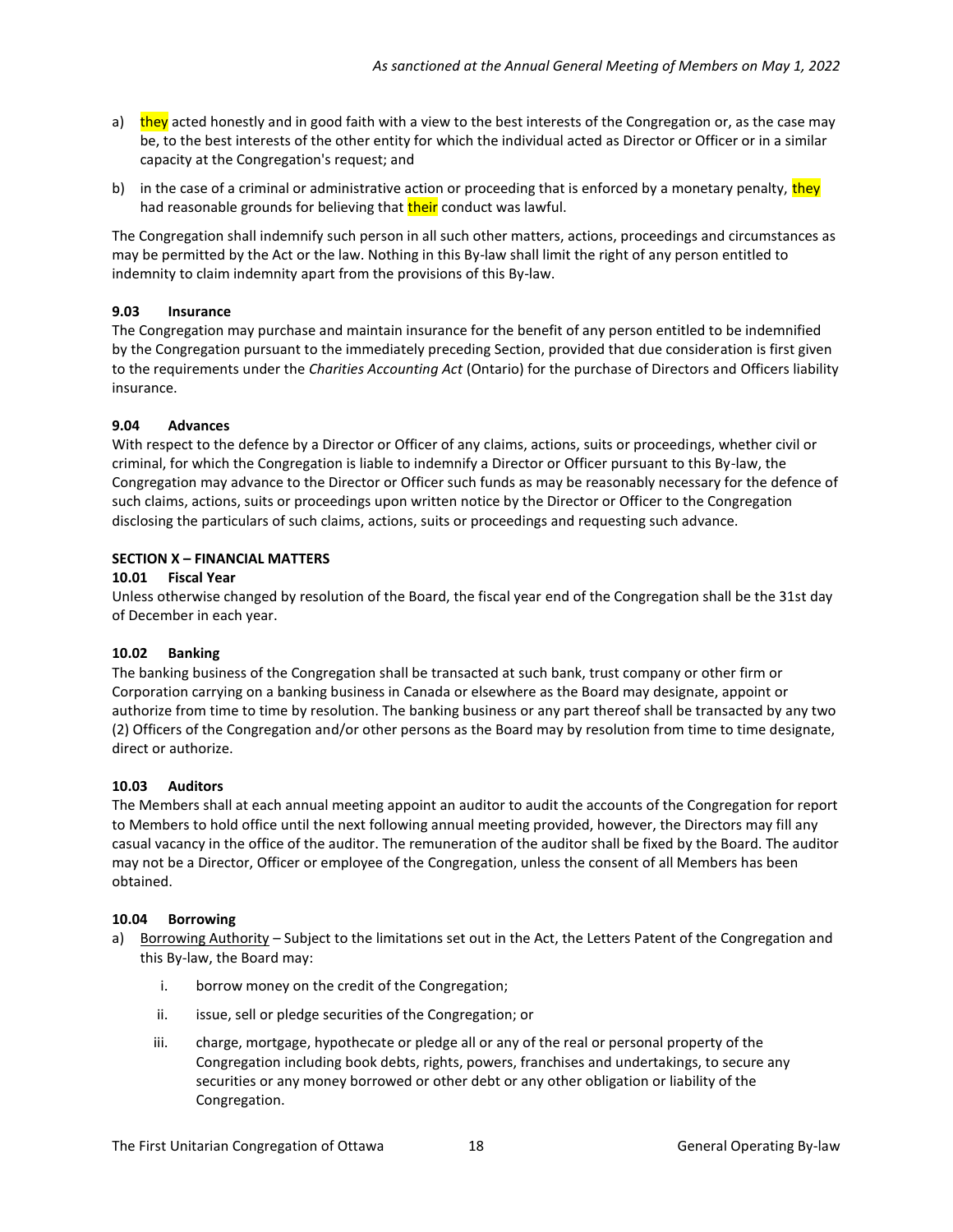b) Authorization – From time to time, the Board may authorize any Director or Officer or other persons of the Congregation to make arrangements with reference to money borrowed or to be borrowed as to the terms and conditions of the loan thereof, and as to the security to be given therefor, with power to vary or modify such arrangements, terms and conditions and to give such additional security as the Board may authorize and generally to manage, transact and settle the borrowing of money by the Congregation.

# <span id="page-18-0"></span>**10.05 Execution of Documents**

Deeds, transfers, assignments, contracts, obligations and other instruments in writing requiring execution by the Congregation may be signed by any two (2) of its Officers. Notwithstanding the foregoing, the Board may from time to time direct the manner in which and the person or persons by whom a particular document or type of document shall be executed. Any person authorized to sign any document may affix the corporate seal thereto.

# <span id="page-18-1"></span>**10.06 Real Property**

The purchase, sale, conveyance, exchange, mortgage or encumbrance of any real property of the Congregation must be approved by two thirds (2/3) of the votes cast at a Board meeting called for that purpose and sanctioned by an affirmative seventy-five (75%) percent of the votes cast at a Members meeting duly called for the purpose of considering the purchase, sale, conveyance, exchange, mortgage or encumbrance of any real property of the Congregation.

# <span id="page-18-2"></span>**10.07 Approval of Members for Certain Financing**

The Board, prior to making an application for a loan in excess of \$100,000.00 from any source or incurring indebtedness on a purchase plan, shall obtain the approval of the Members to the proposed loan by a resolution passed by a majority of the votes cast by the Members at a duly called Membership Meeting.

# <span id="page-18-3"></span>**SECTION XI – ADMINISTRATIVE MATTERS**

### <span id="page-18-4"></span>**11.01 Registered Office**

The head office of the Congregation shall be in the City of Ottawa.

### <span id="page-18-5"></span>**11.02 Corporate Seal**

Until changed in accordance with the Act, the seal, an impression of which is stamped in the margin hereof, shall be the seal of the Congregation.

### <span id="page-18-6"></span>**11.03 Board Policies**

The Board may adopt, amend, or repeal by resolution such board policies that are not inconsistent with By-laws of the Congregation relating to the management and operation of the Congregation as the Board may deem appropriate from time to time. Any board policy adopted by the Board shall continue to have force and effect until amended, repealed, or replaced by a subsequent resolution of the Board.

### <span id="page-18-7"></span>**11.04 By-law Policies**

The Board may, from time to time, prescribe, amend or repeal By-law policies which deal with matters that the Members or the Board considers necessary to require the approval of Members. By-law policies may be prescribed, amended or repealed by resolution of the Board, but any such By-law policy, amendment thereto or repeal thereof, shall have force and effect only after it has been confirmed by two-thirds (2/3rds) of the votes cast by the Members present and voting at a meeting called for that purpose.

### <span id="page-18-8"></span>**SECTION XII – NOTICES**

# <span id="page-18-9"></span>**12.01 Method of Giving Notices**

Any notice, communication or other document required to be given by the Congregation to a Member, Director, Officer, or auditor of the Congregation pursuant to the Act, the Letters Patent or By-laws or otherwise shall be sufficiently given to such person if:

a) delivered personally, in which case it shall be deemed to have been given when so delivered,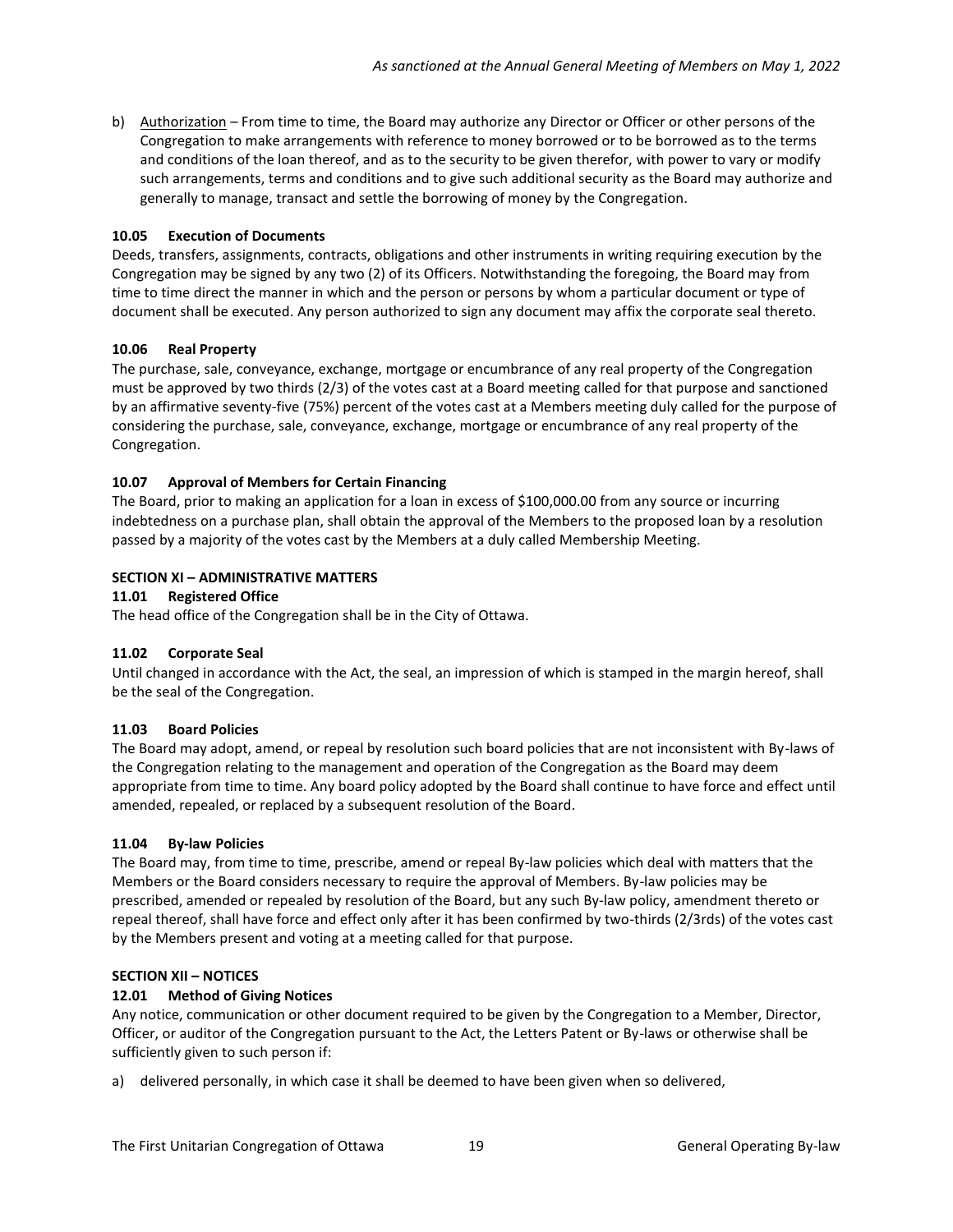- b) delivered to such person's recorded address by courier or other similar means, in which case it shall be deemed to have been given when so delivered,
- c) mailed to such person at their recorded address by prepaid ordinary mail, in which case it shall be deemed to have been given on the fifth day after it is deposited in a post office or public letter box, or
- d) delivered to such person by electronic means such as e-mail or facsimile, in which case it shall be deemed to have been given when it is so transmitted without subsequent error notification,

at such person's latest address as shown in the records of the Congregation and to the auditor at its business address, or if no address be given therein then to the last address of such Member or Director known to the Secretary.

# <span id="page-19-0"></span>**12.02 Computation of Time**

Where a given number of days' notice or notice extending over a period is required to be given under the By-laws, the day of service, posting or other delivery of the notice shall not, unless it is otherwise provided, be counted in such number of days or other period.

# <span id="page-19-1"></span>**12.03 Omissions and Errors**

The accidental omission to give any notice to any Member, Director, Officer, member of a committee of the Board or auditor, or the non-receipt of any notice by any such person or any error in any notice not affecting its substance shall not invalidate any action taken at any meeting to which the notice pertained or otherwise founded on such notice, provided that no Member objects in writing to the chairperson of the Board of such omission or irregularity within thirty (30) days after the date of such meeting.

# <span id="page-19-2"></span>**12.04 Waiver of Notice**

Any Member, proxyholder, Director, Officer, member of a committee of the Board or auditor may waive or abridge the time for any notice required to be given to such person, and such waiver or abridgement, whether given before or after the meeting or other event of which notice is required to be given shall cure any default in the giving or in the time of such notice, as the case may be. Any such waiver or abridgement shall be in writing except a waiver of notice of a meeting of Members or of the Board or of a committee of the Board, which may be given in any manner.

### <span id="page-19-3"></span>**SECTION XIII – AMENDMENTS**

# <span id="page-19-4"></span>**13.01 Amendment of Letters Patent**

The Act notwithstanding, the Letters Patent of the Congregation may only be amended by two-thirds (2/3) of the votes cast at a Board meeting called for that purpose and sanctioned by an affirmative seventy-five percent (75%) of the votes cast at a Members' meeting duly called for the purpose of considering the said amendment, provided that the notice shall state the proposed amendment and the purpose thereof.

### <span id="page-19-5"></span>**13.02 Amendment of By-laws**

The Board may from time to time enact By-laws relating in any way to the Congregation or to the conduct of its affairs, including but not limited to, By-laws providing for applications for Supplementary Letters Patent, and may from time to time by By-law amend, repeal, or re-enact the By-law but no By-law shall be effective until sanctioned by at least two-thirds (2/3) of the votes cast at a meeting of the Members duly called for the purpose of considering same.

### <span id="page-19-6"></span>**SECTION XIV – TRANSITIONAL BY-LAW PROVISIONS**

### <span id="page-19-7"></span>**14.01 Effective Date of General Operating By-law**

This By-law, after enactment by the Board of Directors, shall be effective upon confirmation by the Members.

### <span id="page-19-8"></span>**14.02 Membership**

Upon this By-law coming into effect, all Members of the Congregation at the time when this By-law comes into effect who have been admitted into Membership in accordance with the terms of section 2.01 of General